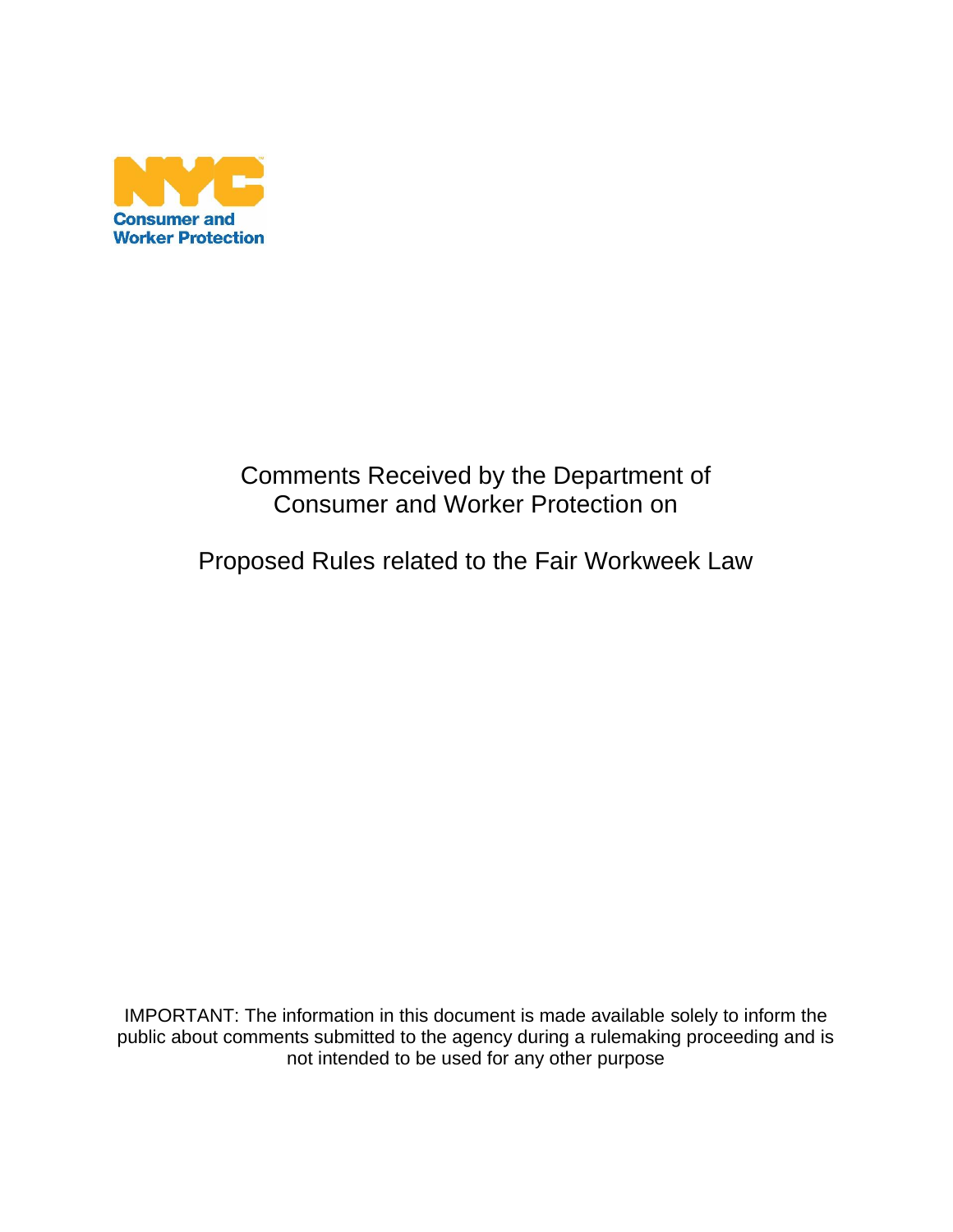

**DISTRICT OFFICE** 456 STH AVENUE, 3RD FLOOR BROOKLYN NY 11215 (718) 499-1090 FAX: (718) 499-1997

CITY HALL OFFICE 250 BROADWAY, SUITE 1751. NEW YORK, NY 10007 (212) 788-6969 FAX: (212) 788-8967 Lander@council.nyc.gov

THE COUNCIL OF THE CITY OF NEW YORK

**SHAHANA HANIF** 

39TH DISTRICT, BROOKLYN

**COMMITTEES** CHAIR OF COMMITTEE ON IMMIGRATION MEMBER OF COMMETTER ON EDUCATION MEMBER OF COMMITTEE ON CHIMINAL JUSTICE MEMBER OF COMMETTEE ON GOVERNMENT OPERATIONS MEMBER OF COMMITTEE ON CHUTURAL AFFAIRS, LIBRARIES, AND **INTERNATIONAL INTERGROUP RELATIONS** MEMBER OF COMMITTEE ON MENTAL HEALTH, DISABILITIES, AND **ADDICTIONS** 

Good morning, I'm Council Member Shahana Hanif. Thank you to the Department of Consumer and Worker Protection for holding this hearing and for granting me the opportunity to speak. I am beyond excited that New York City has made Just Cause protections a reality for fast food workers. I am grateful to our new Council Speaker Adrienne Adams and our new Comptroller Brad Lander, who preceded me in representing District 39, for passing Local Laws 1 and 2 of 2021, which are being discussed today.

Additionally, this could not have been possible without the incredible advocacy of our workers and our labor unions. Thanks to your work, the 67,000 workers in our City's fast food industry will benefit from this key protection. Given the demographic breakdown of the industry, this is a win for women, for immigrants, and for Black and Brown New Yorkers.

We've always known that our fast food workers are essential and this pandemic has made that even more clear. But at-will employment policies made workers disposable in the eyes of employers. A study from the Center for Popular Democracy found that two-thirds of firings happened without any reason provided to the worker. In the most egregious cases, firings could be made in order to retaliate against workers for exercising their right to form a union, drawing attention to labor violations, or speaking out against sexual harrassment and assault. Just Cause will reinforce and protect job security and encourage workers to exercise their rights in the workplace.

I am committed to ensuring that Local Laws 1 and 2 are implemented effectively. As the new chair of the Council's Committee on Immigration, I want to emphasize that in order for this to occur, all outreach efforts and informational campaigns must be communicated in the languages that the workers speak. In a City as proudly diverse as ours, that is not simply English and Spanish. Language access efforts need to be hyper-localized and should occur in partnership with community organizations who are trusted messengers in the areas they serve. If there are opportunities for my Office to be of assistance in this regard, I encourage the Department to proactively reach out.

Further, I want to make it clear that Just Cause protections should not be confined only to fast food workers. Every worker in New York City should be protected from at-will firings and I am looking forward to working with my colleagues in the City Council to make this a reality. Thank you for your time and consideration.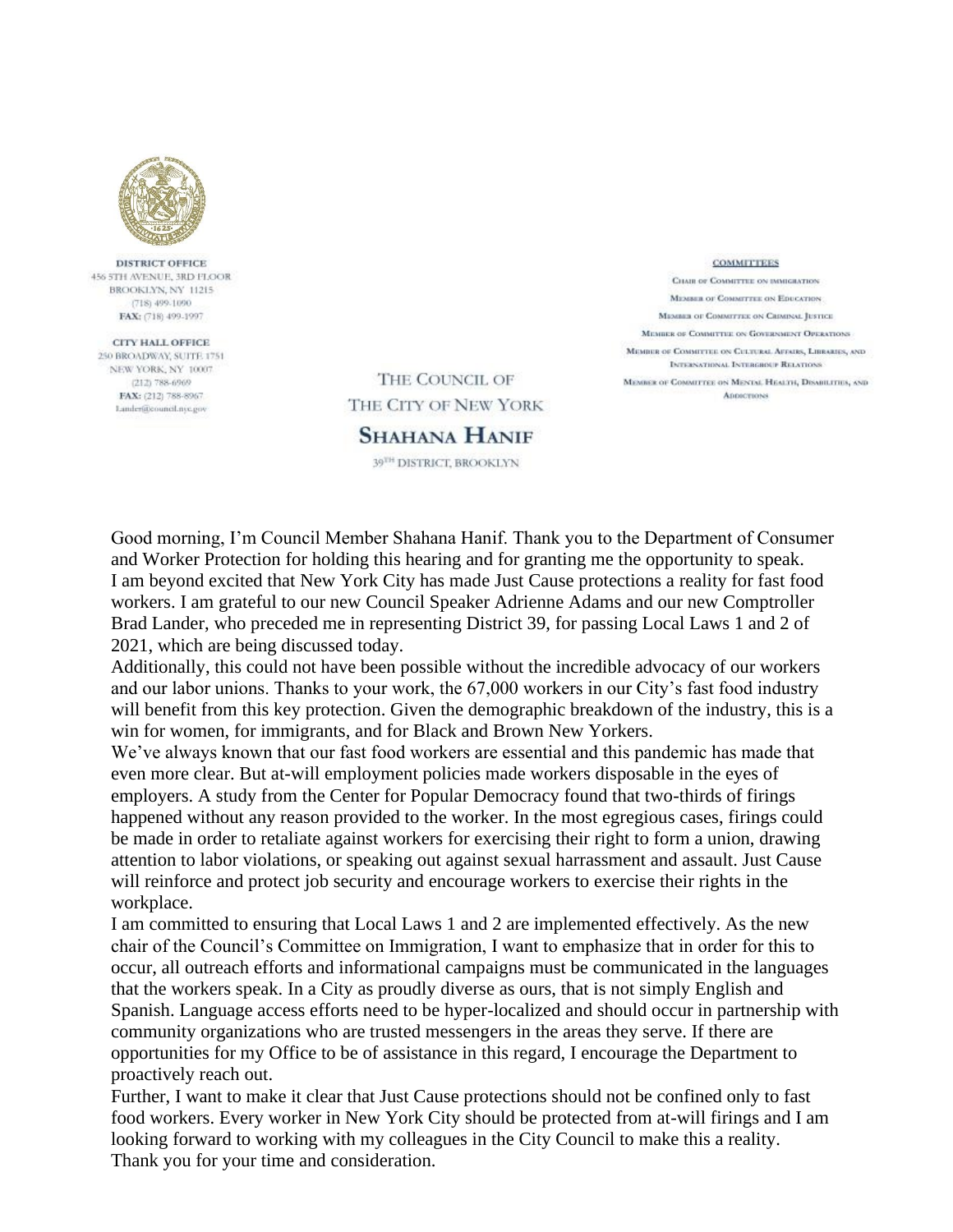From: SEIU Local 32BJ To: Department of Consumer and Worker Protection Date: February 3, 2022 Re: Comments on proposed rules to implement Fair Workweek Law for fast food workers

SEIU Local 32BJ has been one of the most active organizations in the city helping to enforce the Fair Workweek and Just Cause laws since their passage. Through our years of experience educating fast food workers of their rights, investigating possible violations, and assisting workers with the preparation of complaints, we have developed an intricate understanding of how the law operates in practice.

The following recommendations derive from that experience, and we offer them to further improve upon the strong draft proposed rules released by the Department. Thank you for your consideration.

§ 7-620 [Regular scheduling]

Amend subsection (f): "If an employer's practice is to allow employees to provide the hours they are available and unavailable to work, then a An employer may not add or change a recurring shift on an employee's regular schedule if it conflicts with times that the employee has previously informed the employer that they are unavailable to work, unless the employee consents in writing. If an employee changes their availability to work in writing such that they are no longer available to work all or part of a shift on their regular schedule, and an employer reduces the employee's regular schedule to accommodate the employee's new availability, that constitutes such employee's written consent to a reduction in hours on the regular schedule corresponding to that shift. In this scenario, the employer has discretion to remove the entire recurring shift, or just the conflicting portion of it, from the regular schedule. An employer may require employees to provide reasonable advance notice, not to exceed 21 days, of a change in an employee's hours of availability."

 $\left[ \ldots \right]$ 

Example 4: Martha informs her employer that she will not be available to work for the next 28 days, effectively immediately. Assuming Martha is not taking leave that is protected under any provision of federal, state, or local law, Martha's employer has a variety of lawful responses. For example, the employer may issue progressive discipline to Martha for changing her hours of availability with less than 30 days' notice without reasonable advance notice, and/or for not working shifts on her work schedule, as long as issuing such discipline is consistent with the employer's progressive discipline policy . . ."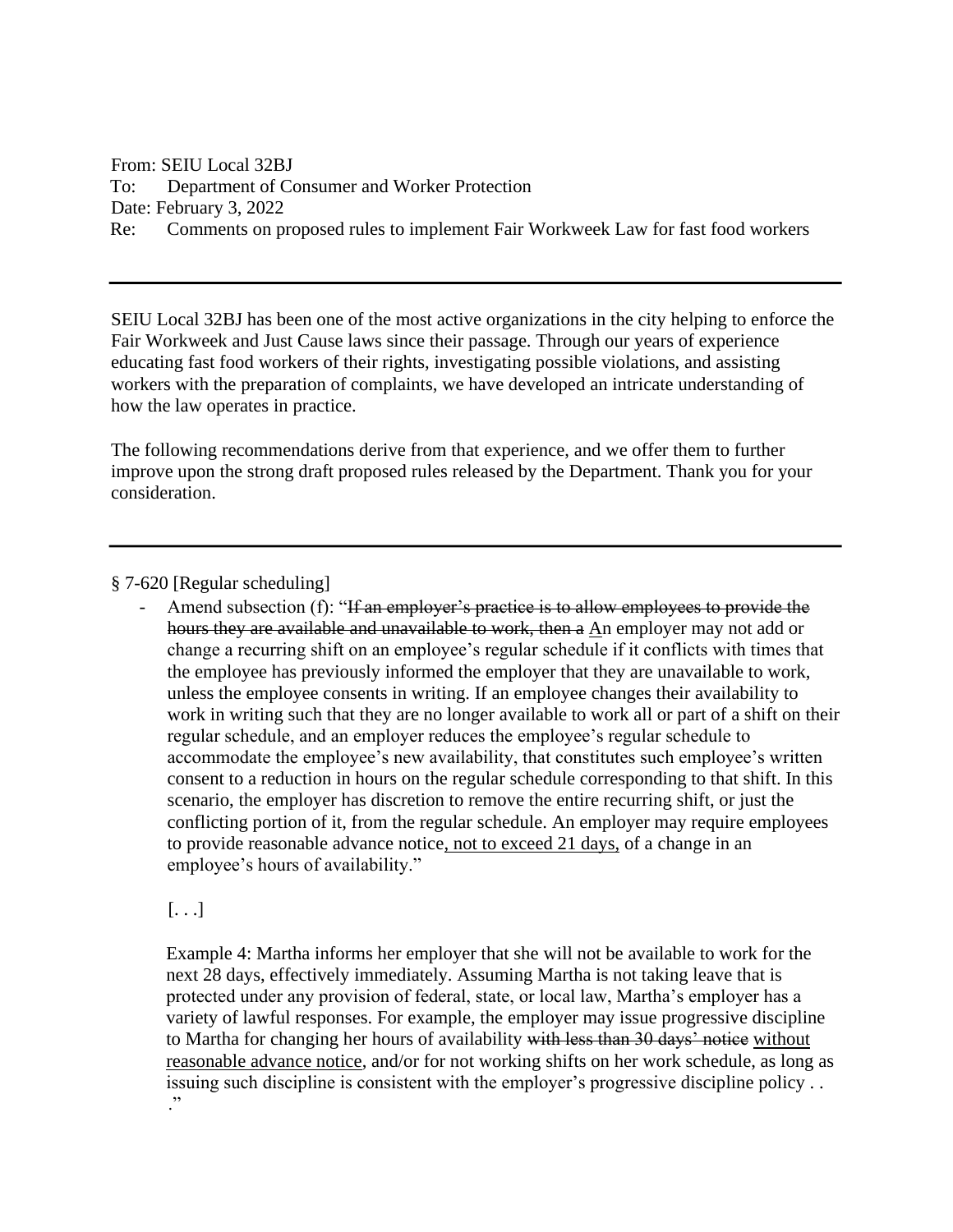**The opening clause of this subsection could generate confusion for employees and difficulties in enforcement. For example, what is the definition of having a "practice" of allowing employees to provide their availability? Given that it is likely most employers already have a practice of asking employees for their availability in order to comply with the regular scheduling provisions of the law, enforcement of this rule would be easier if there is one uniform standard.** 

**Defining a 21-day upper bound for "reasonable advance notice" provides employees and employers more predictability in changes to an employee's availability, gives employers enough time to meet their obligation to post work schedules 14 days in advance, and preserves flexibility in this requirement to adjust for special circumstances.** 

Add new subsection (h): "An employer shall not condition an employee's ability to voluntarily work non-regularly scheduled on-call shifts on such employee's general availability to work during the times of the shifts."

**Workers have reported that managers have told them that they are prohibited from working an on-call shift scheduled at a given time unless they declare that they are always available to work during that time. This has caused workers to feel pressured to change their general availability in order to work some on-call shifts, even if they are not actually consistently available at the time of the shifts. This practice is inconsistent with the purpose of the law, leads to scheduling conflicts and unfair discipline when employers then schedule workers to work shifts they cannot consistently make, and results in employees not having access to hours they could otherwise work. Adding this language to the rules would address this practice.** 

§ 7-624 [Offering shifts to fast food employees]

Amend subsection (j): "Employees are entitled to compensatory damages for violations of section 20-1241 of the Fair Workweek Law pursuant to section 20-1208(a)(1) (administrative remedies) and section  $20-1211(a)(5)$  (private cause of action). A court may award compensatory damages in addition to  $\theta$  in lieu of the \$300 per-violation damages available under section 20-1208(a)(3)(e) of the Fair Workweek Law. Compensatory damages include the wages current fast food employees did not have an opportunity to earn due to the fast food employer's failure to comply with section 201241 of the Fair Workweek Law."

#### **A court's award of compensatory damages should not be less than the \$300 per-violation damages under section 20-1208(a)(3)(e).**

§ 7-629 [Bona Fide Economic Discharges]

Amend subsection (d), reason (5): "has turned down an offer of reinstatement or restoration of hours of the same amount of regularly scheduled hours schedule at the same location that they worked immediately prior to the discharge."

**Laid off workers should not lose their right to reinstatement or restoration of hours just because they refused an offer of hours scheduled at times they are not available to work.**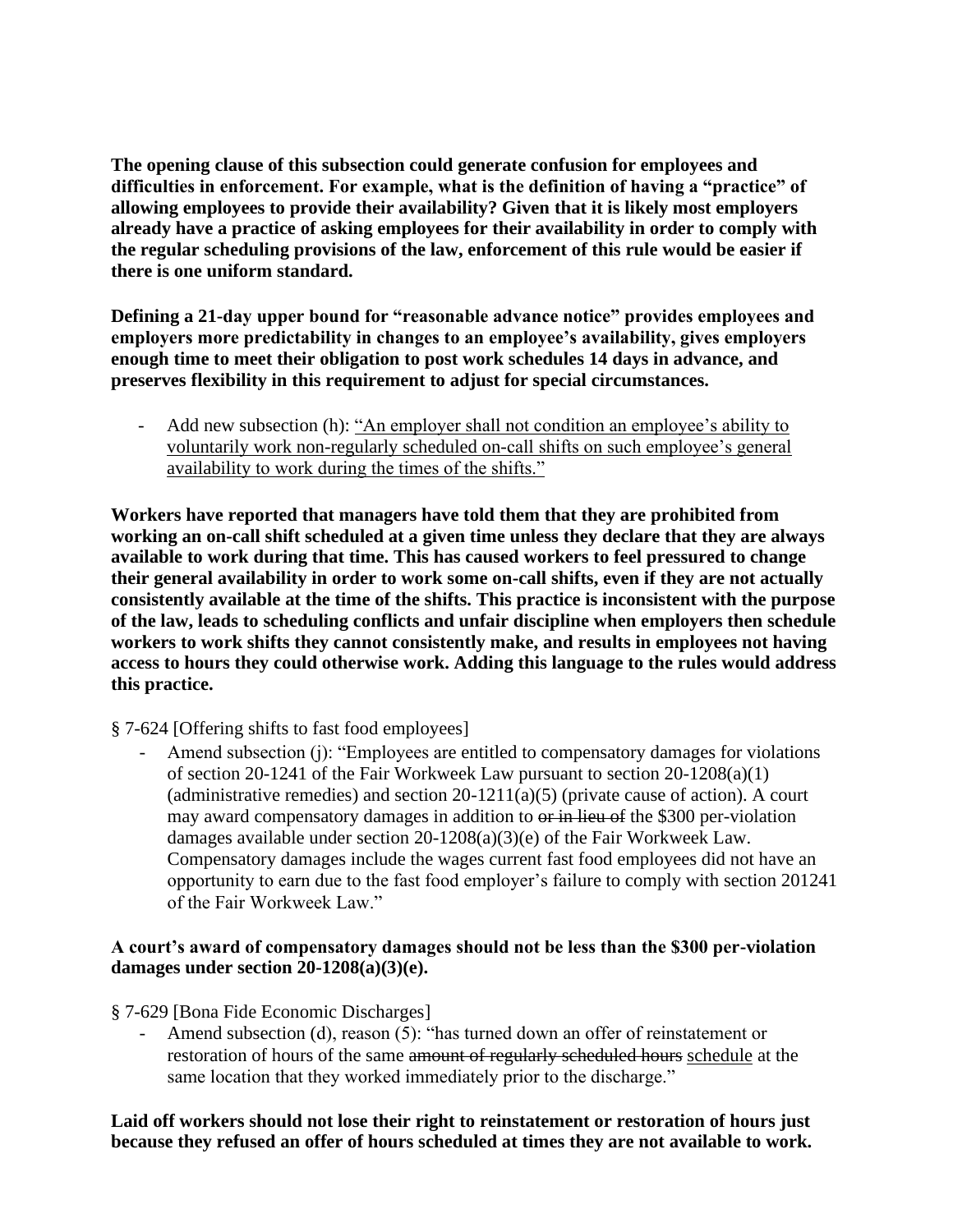§ 7-630 [Circumstances that Are Not a Discharge]

Amend subsection (a): "When an employee quits under circumstances that do not constitute a constructive discharge, there has not been a discharge for purposes of section 20-1272 of the Fair Workweek Law. Quitting in response to an employer assigning a worker a recurring shift for a time that the employee has previously informed the employer that they are unavailable to work shall be considered a constructive discharge."

**The purpose of the Just Cause law is to protect fast food workers from unjust terminations. This addition is necessary to prevent employers from setting up an employee for termination by scheduling them for a time that they are unavailable and issuing discipline based on their failure to work the shift. In practice, many employees will feel pressured to quit if they are placed on the schedule for a time they are unavailable, rather than face discipline and termination.**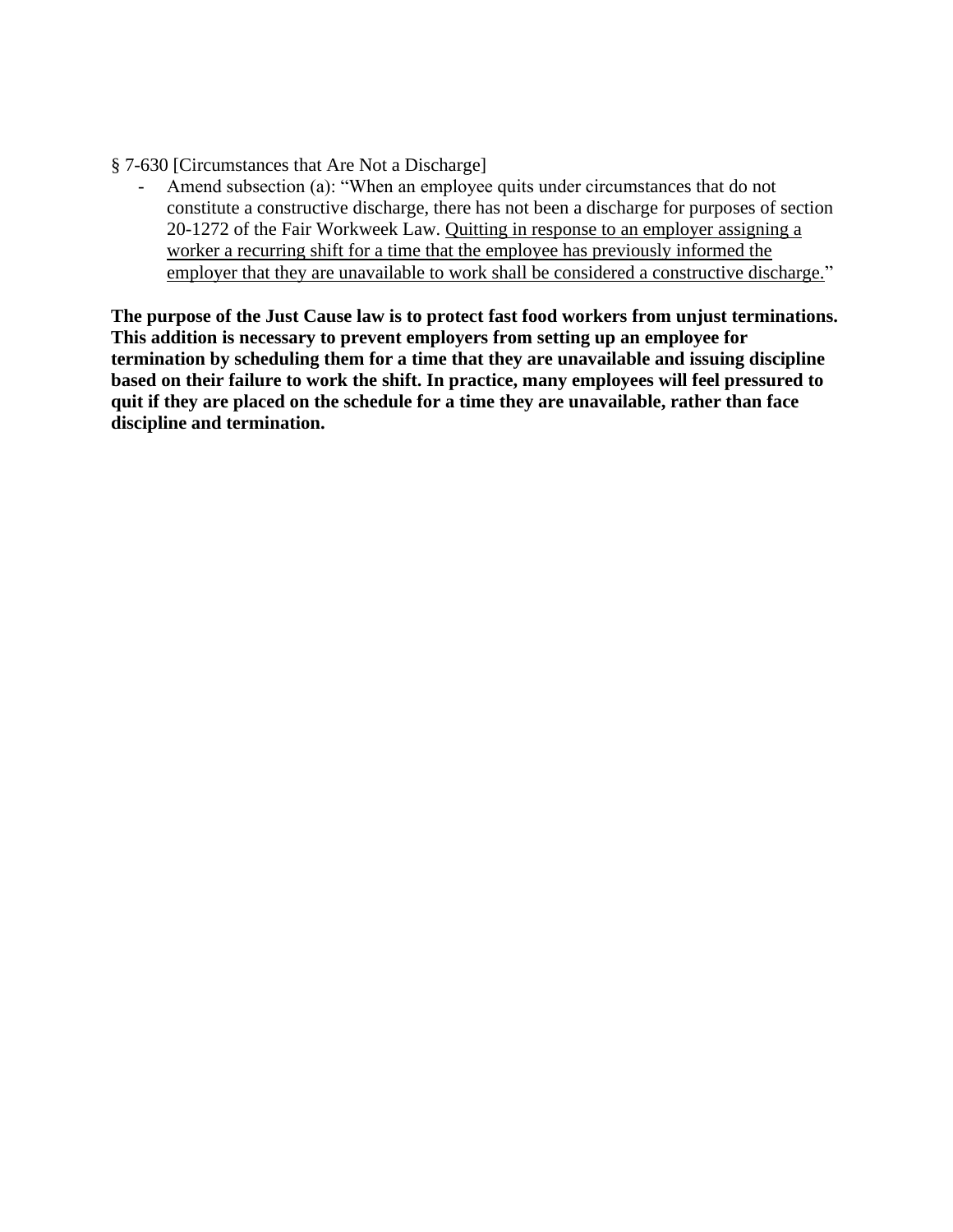February 3, 2022

## **VIA EMAIL**

rulecomments@dca.ny.gov

### Re: **Comments on Proposed Rules to Implement Local Laws 1 and 2 of 2021 Re: Fair Workweek and Just Cause Laws for Fast Food Workers (2022)**

Commissioner Hatch,

We write on behalf of the NYC BID Association, which represents the 76 Business Improvement Districts throughout New York City, to comment on the proposed rules to implement Local Laws 1 and 2 of 2021 related to the Fair Workweek Law. Our BID stakeholders include thousands of small and large employers, all of whom are on the frontlines of the City's economic recovery from the pandemic. These Proposed Rules are extremely concerning to us.

The provisions in the Proposed Rules go beyond the plain language of the law and create a rigid framework to enforce extremely onerous requirements. Employers covered by these rules will be unnecessarily burdened with impractical reporting requirements, shift scheduling complications, and financial auditing, not to mention a loss of privacy over their confidential financial information. While we fully support the rights of workers, this is an unprecedented intrusion into private sector business operations at a time when the City is still reeling from a global pandemic.

While the proposed rules apply only to certain employers, including quick-service restaurants, we note that many of these establishments are independently owned, small businesses that have been struggling to survive under the weight of the pandemic and countless government mandates. The imposition of these new requirements will create yet another strain on their capacity to effectively operate their small businesses. These rules also set a very worrying precedent for other industries.

We strongly urge the Department to limit the burdensome requirements contained in these Proposed Rules, to delay implementation dates to the extent possible, and to do everything in its power to help keep small businesses in operation.

Respectfully,

Elizabeth Lusskin and David Estrada Co-Chairs NYC BID Association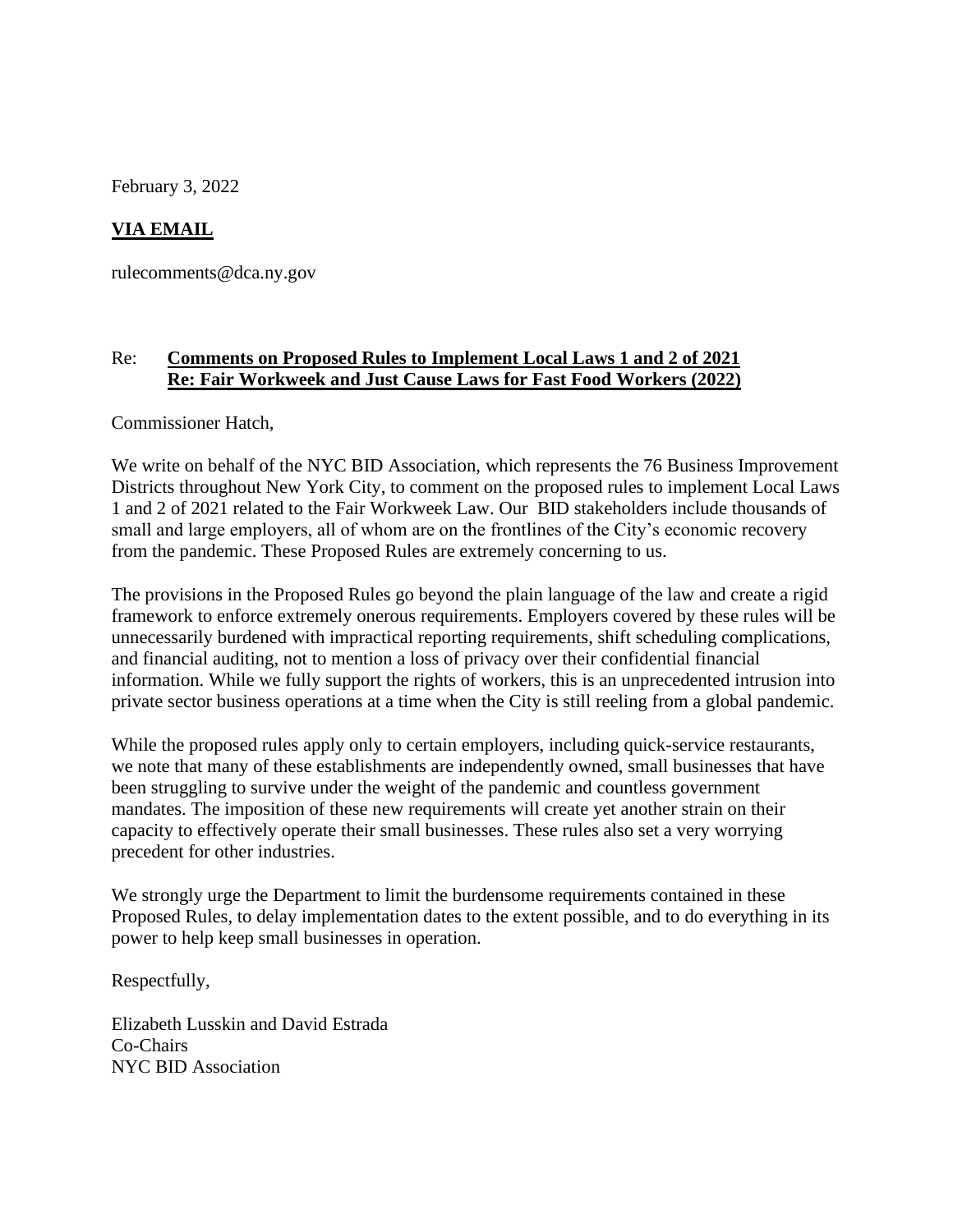



February 3, 2022

**Submitted online:** https://rules.cityofnewyork.us/rule/fair-workweek-law-for-fast-food-workers/ And via e-mail: Rulecomments@dca.nyc.gov

Peter A. Hatch, Commissioner New York City Department of Consumer and Worker Protection 42 Broadway, Manhattan, New York

#### Re: Comments on Proposed Rules to Implement Local Laws 1 and 2 of 2021 Re: Fair Workweek Law for Fast Food Workers (2022)

Dear Commissioner Hatch:

We write on behalf of the New York State Restaurant Association (NYSRA) and the National Restaurant Association to provide comments<sup>1</sup> for the New York City Department of Consumer and Worker Protection's (the "DCWP") consideration on the proposed rules to implement Local Laws 1 and 2 of 2021 related to the Fair Workweek Law for fast food workers (the "Proposed Rules").

As the DCWP is aware, the food service sector is under unprecedented pressures in the current pandemic, including the small-busines owners that run many of the City's franchised locations. As Mayor Adams has commented, "[o]ur small businesses have been through so much during the COVID-19 pandemic. . . . The last thing they need to deal with are unnecessary fines." In light of this focus on "cutting the red tape" – as well as on job creation, economic recovery, and a safe and healthy return to work – it is surprising that the Proposed Rules only further add to the exhaustive strain placed on the quick-service industry and the unprecedented burden due to the current COVID-19 pandemic.

As it stands, the Fair Workweek and Just Cause requirements represent the single greatest operational burden on quick-service restaurants – many of which are operated by independent

 $1$  Our comments are limited to operational concerns with the Proposed Rules and have no bearing on other issues with Local Laws 1 and 2 of 2021, including but not limited to issues which may have been raised in litigation against the DCWP and the City of New York.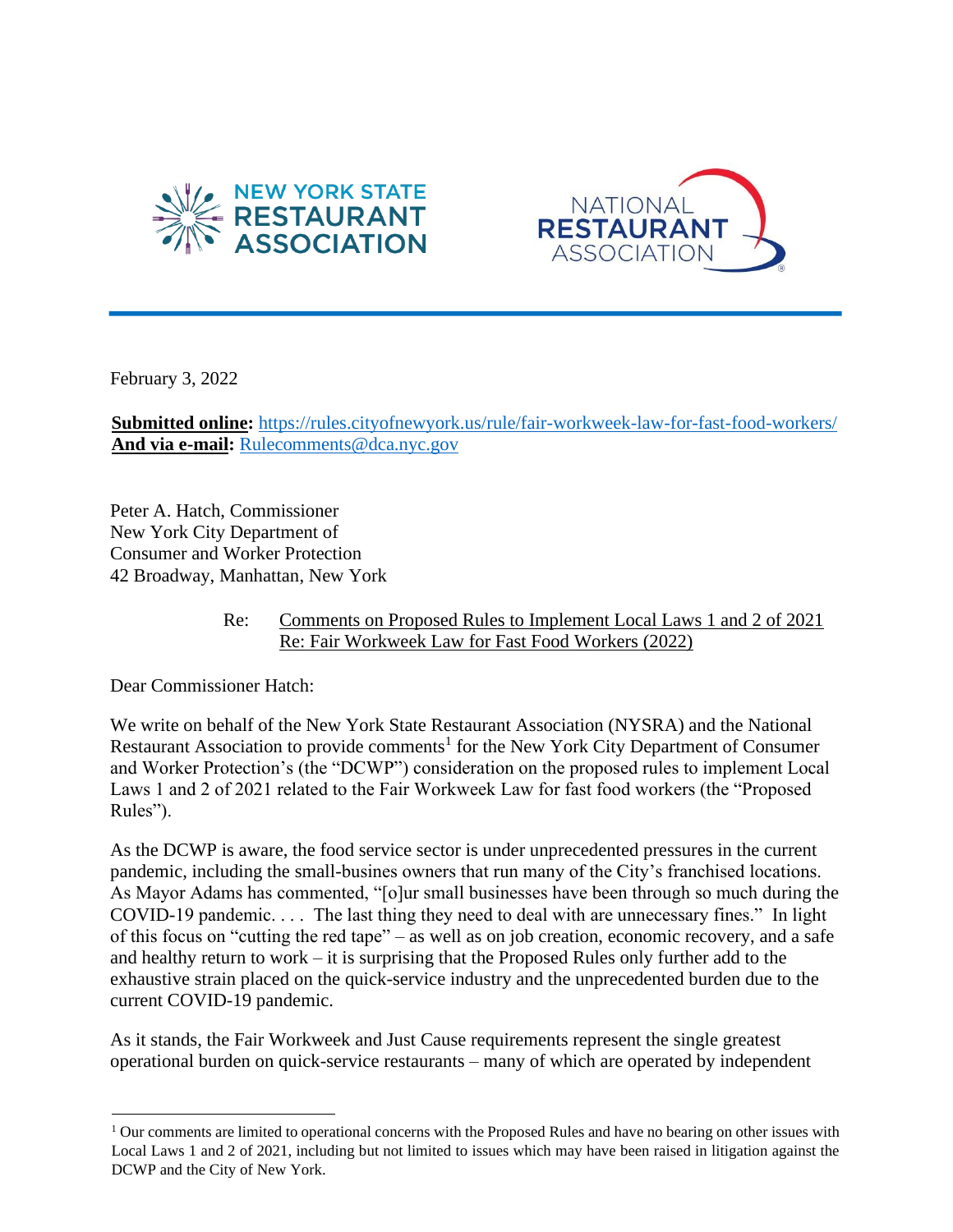franchises and small business owners – as they attempt to stay open for business and remain a part of New York City's economic recovery. The proposed rules only function to add even more

exhaustive recordkeeping, operational restrictions, and regulatory burdens, without any meaningful benefit the health and safety of the workforce.

The Proposed Rules are even more stringent and burdensome than the statute mandating their creation, the Fair Workweek Law. We respectfully request that the Proposed Rules be revised to be more limited in scope, in line with the original Fair Workweek legislation. The amended law and Proposed Rules will establish an unprecedented level of government intrusion into and burden on private sector business operations at a time when those businesses are struggling to survive. The result will be a chilling effect on new hiring and investment in New York City. These Proposed Rules will also set a worrying precedent beyond quick-service restaurants.

This letter discusses a few egregious examples of such burdens, but we urge the DCWP to undertake a full evaluation of the proposed rules with an eye toward job creation and economic recovery in addition to worker-focused protections. These are a few select examples of unreasonable burdens worsened by the Proposed Rules, which are discussed in greater detail below: (1) recordkeeping requirements for discharges; (2) unnecessary additional scheduling complications; (3) additional "just cause" obligations; (4) computation of time periods for schedule change premiums; and (5) variations between regular schedules and work schedules.

## **1. Recordkeeping Requirements for Discharges**.

First, the Proposed Rules set forth onerous recordkeeping requirements for quick-service restaurants. As just one example, the Proposed Rules contemplate that an employer would need to provide the City with documents showing a fast food restaurant's "financial condition, including tax returns, income statements, profit and loss statements, monthly gross revenue schedules, and balance sheets" in order to justify decisions to manage its own workforce. 6 RCNY § 7-603(a)(2)(xiii)(1). Such records would need to be maintained for three years. *Id.*

This is an unprecedented government intervention into business operations, whereby each operator must submit to an onerous financial audit before a government entity can decide whether personnel decisions are justified. These Proposed Rules are impractical and only add to the cost and burden of compliance. Nothing in the law itself requires the City to review or approve of such sensitive, proprietary financial data. NYC Admin Code § 20-1272(h).

While the City Council elected to give quick-service restaurants discretion to evaluate various business metrics and records in determining the necessity of discharges for bona fide economic reasons, the Proposed Rules are unreasonably burdensome and make compliance costly, intrusive, and time-consuming. Quick-service restaurants weighing a discharge decision are often in difficult financial situations, and adding a requirement that they maintain and possibly produce high-level and sensitive financial documents will make it all the more difficult for such restaurants to maintain operations.

Accordingly, the DCWP should remove the requirements for the showing of documentation related to a quick-service restaurant's financial condition, or alternatively revise the examples to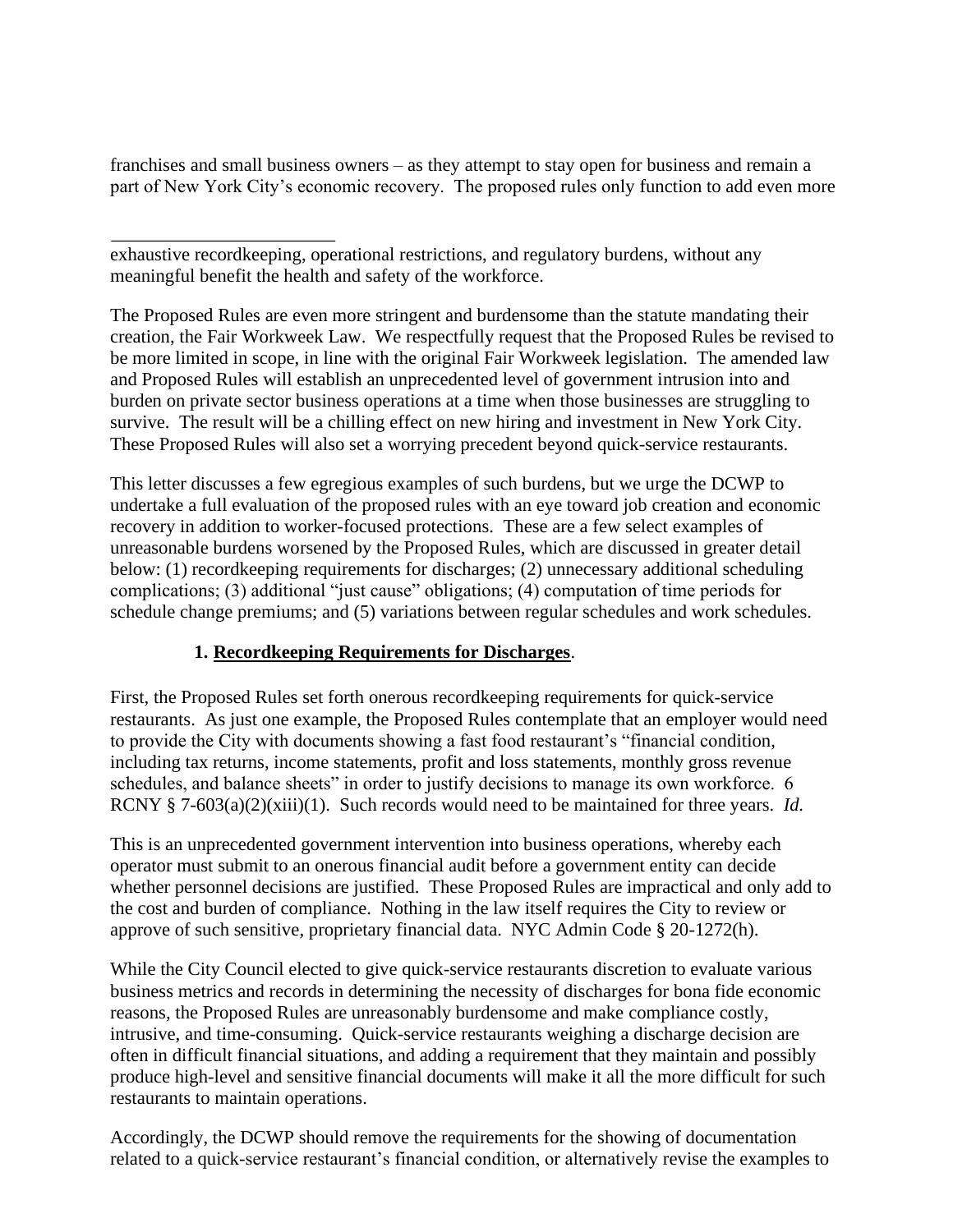include less sensitive metrics and materials. The DCWP should also make clear the grounds and metrics on which the Department will make decisions on what constitutes a "bona fide economic reason" for taking an employment action.

## **2. Unnecessary Additional Scheduling Complications**.

Second, the Proposed Rules further add to impractical government involvement in employee scheduling in a manner that makes front-line management nearly impossible. As an example, the Proposed Rules require fast food restaurants to obtain written consent from fast food employees *before* they work a mere 15 minutes past their scheduled shift end time. Specifically, the Proposed Rules provide that when a "schedule change involves an unscheduled addition of time, the employee's consent must be obtained no later than 15 minutes after the employee begins to work additional time." 6 RCNY § 7-606(a). Notably, this impractical requirement does not appear in the Fair Workweek Law. It would have the effect of requiring fast food restaurants to aggressively police shift end times in a way that is not operationally feasible or necessary to provide predictable scheduling for employees.

For example, if a fast food employee is working a shift and they ask (or are asked) to keep working because an employee working the next shift is late, both the fast food employee and their manager will have to stop that work to execute consent forms in the midst of the shift. Such a requirement is not only well-beyond the amendments to the Fair Workweek Law which are purportedly being addressed by the Proposed Rules, but also not in the interest of either fast food restaurants or fast food employees, adding further administrative burdens to their existing workdays.

We propose that the DCWP remove this language and other language that adds to the already heavy burden of complying with over 35 pages of onerous scheduling requirements already promulgated by the City in informal guidance.

## **3. Additional "Just Cause" Obligations**

Third, we are concerned about the elimination of managerial authority to separate employees for egregious misconduct. The Proposed Rules prohibit immediately discharging an employee, even for significant misconduct, unless it rises to the level of "violence or threats of violence, theft, sexual harassment, race discrimination, or willful destruction of property." 6 RCNY § 7-627(c). These examples effectively set an unduly high burden for egregious misconduct. Notably, the Fair Workweek Law does not define egregious misconduct and these examples do not accurately or fully reflect the circumstances under which a fast food restaurant may need to take immediate action and terminate an employee.

Accordingly, we propose that the DCWP acknowledge that private employers should identify their own policies, procedures, and misconduct, so long as such rules are consistently applied and are not unlawful. To the extent the DCWP still believes that examples of egregious misconduct should be included in the Proposed Rule, we suggest that additional examples should be included, including but not limited to: (a) insubordination; (b) conduct that seriously harms or threatens the health and safety of other employees, customers, or guests; (c) the falsification of time or other business records; (d) working under the influence of alcohol or illegal drugs; and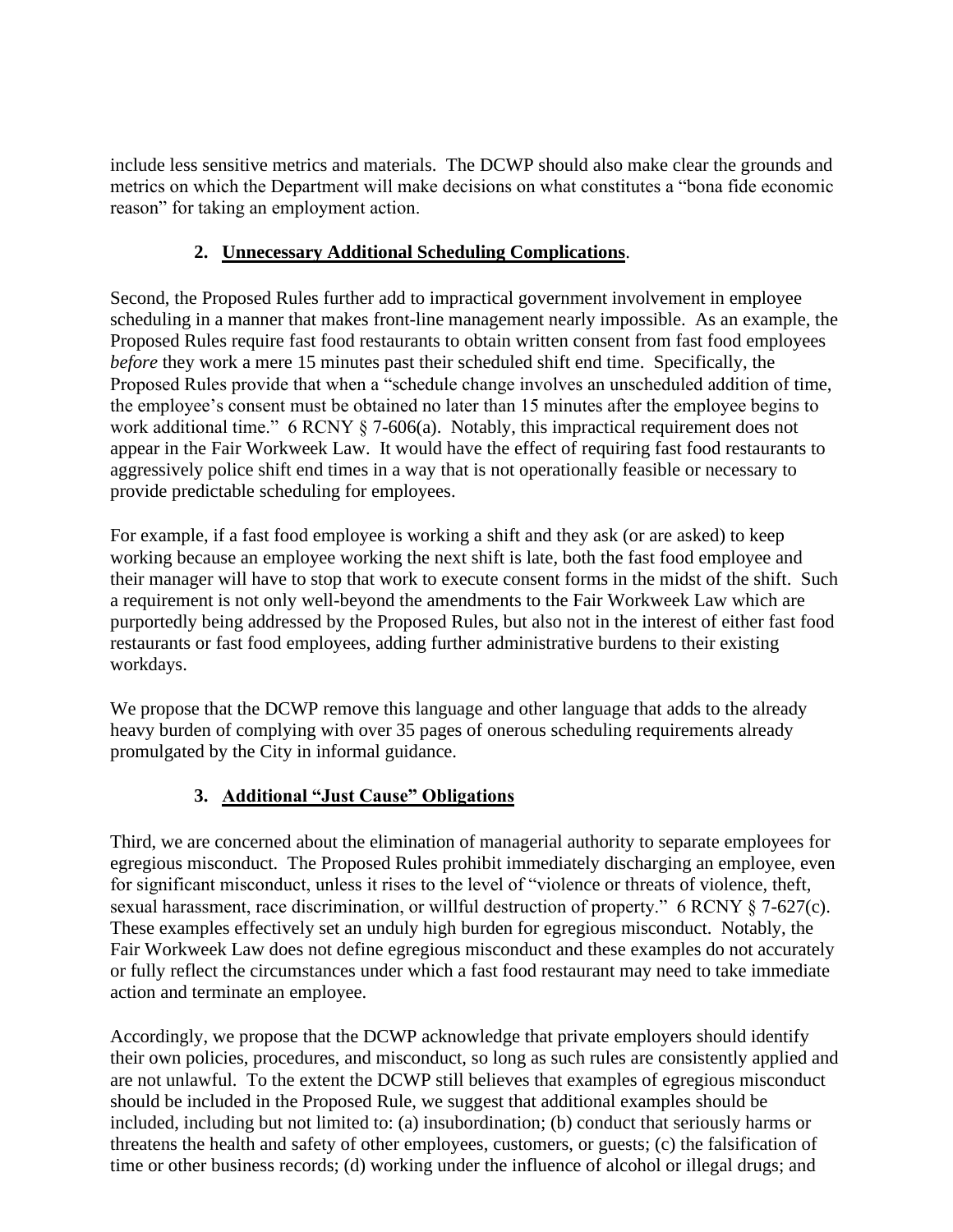(e) refusal to comply with any work-related health and safety requirements imposed by City, State, or Federal Government.

Separately, the Proposed Rules are inconsistent in that they provide a fast food restaurant may immediately discharge an employee for "willful refusal to perform work for the majority of time on a shift" but they may not immediately discharge an employee for "lateness or failure to appear for a scheduled work shift."  $6$  RCNY  $\frac{8}{3}$  7-627(b), (d). The Proposed Rules rightly do not require a fast food employer to progressively discipline a fast food employee who clocks in and refuses to work, and should also allow a fast food employer to take immediate action when a fast food employee effectively does the same thing by not reporting for their scheduled shift. Predictive scheduling within the meaning of the Fair Workweek Law should be predictive for both fast food employees *and* fast food employers, and the Proposed Rules have the effect of incentivizing noshows (as opposed to arriving at work and not performing job duties). We suggest that 6 RCNY § 7-627(d) be removed from the Proposed Rules.

## **4. Computation of Time Periods for Schedule Change Premiums.**

Fourth, we note that the Proposed Rules effectively write in new temporal requirements for schedule change premiums not contemplated by the Fair Workweek Law. Specifically, the Proposed Rules provide that "the amount of each schedule change premium owed is based on hours elapsed between the first day on the work schedule, which begins at 12:00 a.m., and the date and time the fast food employer transmits the revised written schedule to the affected employees or re-posts the schedule."  $6$  RCNY  $\S$  7-622(a). The Fair Workweek Law contemplates notice dating to the date of the *shifts* at issue, not the date of the *first day of the work schedule containing the shifts*. *See* NYC Admin Code § 20-1222(a) (addressing days' notice to the employee). There is no support anywhere in the Fair Workweek Law or legislative history for the Proposed Rules' modification of the premium scheme to relate to the first day of a work schedule – which is not a date of significance to the fast food employee. We respectfully submit that, absent legislation re-defining schedule change premiums, the Proposed Rules instead defer to the existing statute and longstanding practice.

## **5. Variations Between Regular Schedules and Work Schedules**

Fifth, the Proposed Rules only add ambiguity and complexity. As an example, there is ambiguity concerning what constitutes a variation in shifts between a regular schedule and a work schedule. The Proposed Rules broadly provide that a variation in shifts refers to "changes to the location of a shift, the day of the shift, the start or end times of a shift, the removal of a shift, or the addition of any shift not included on the regular schedule." 6 RCNY § 7-621(b). Practically, however, a fast food employee does not experience a meaningful change to their predictability when a shift's location is changed to a nearby restaurant. Moreover, under the

Proposed Rules, if a shift with the same scheduled hours is moved from one day to another, it effectively counts as a double change (the subtraction of the old shift and addition of the new shift), even where the employee's net hours remain the same and so they experience no change to their economic predictability. We respectfully suggest that the DCWP take meaningful predictability into account when considering what constitutes a variation of 15 percent from a regular schedule and throughout its rules.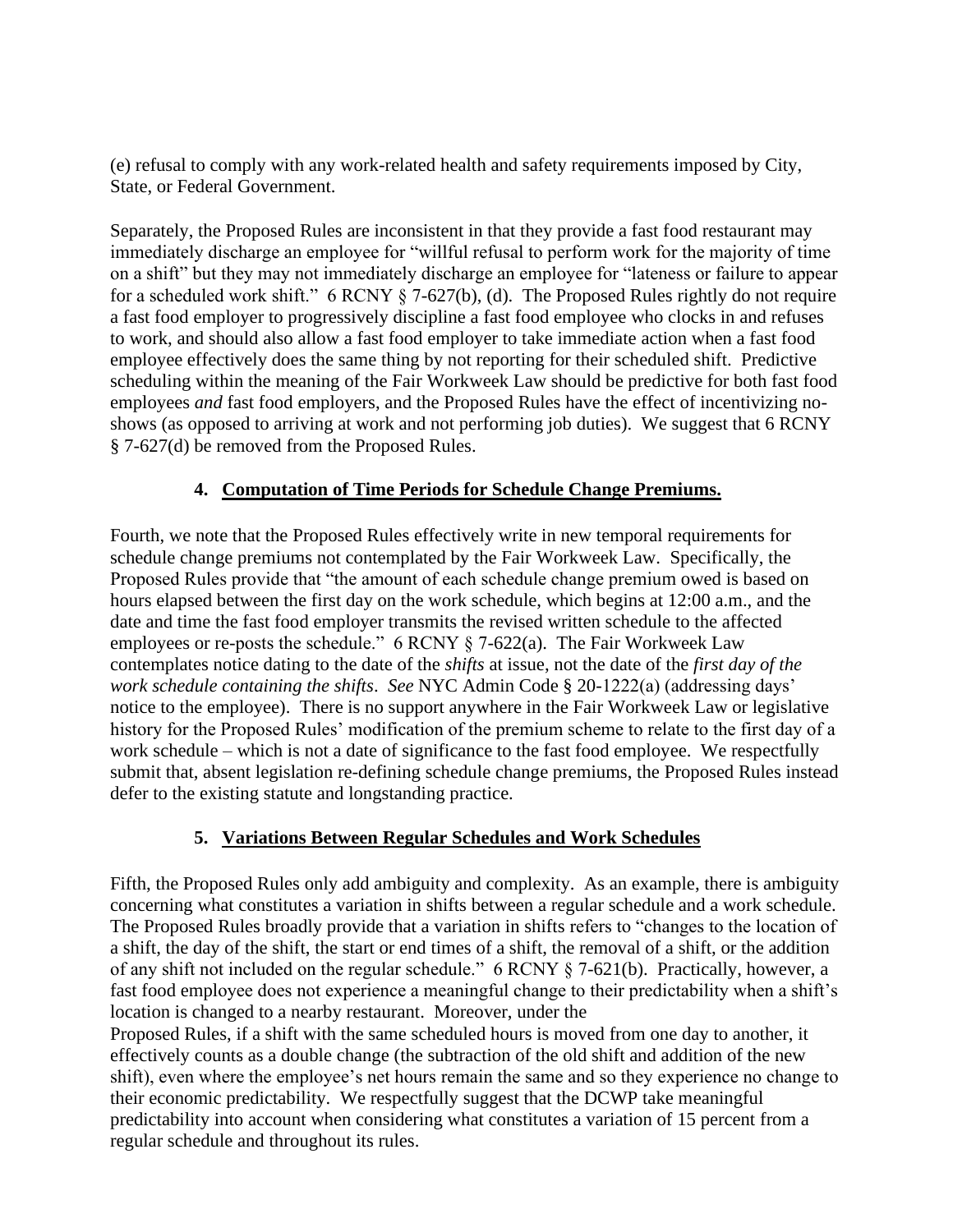Finally, at a broad level, we note that the Proposed Rules are even more stringent and burdensome than statute mandating their creation, the Fair Workweek Law. We respectfully request that the Proposed Rules—at a minimum— be revised so that they are consistent with the more-limited scope promulgated by the City Council in amending the Fair Workweek Law.

The ambiguities and issues outlined above demonstrate just a few of the difficulties facing fast food restaurants who endeavor to comply with the Fair Workweek Law as amended. For these reasons, we ask the DCWP to review the Proposed Rules and revise them accordingly. Please do not hesitate to contact the undersigned to discuss. Thank you for your consideration.

Respectfully submitted,

a Fluschut

Melissa Fleischut Angelo Amador President and CEO Regulatory Counsel New York State Restaurant Association National Restaurant Association melissaf@nysra.org aamador@restaurant.org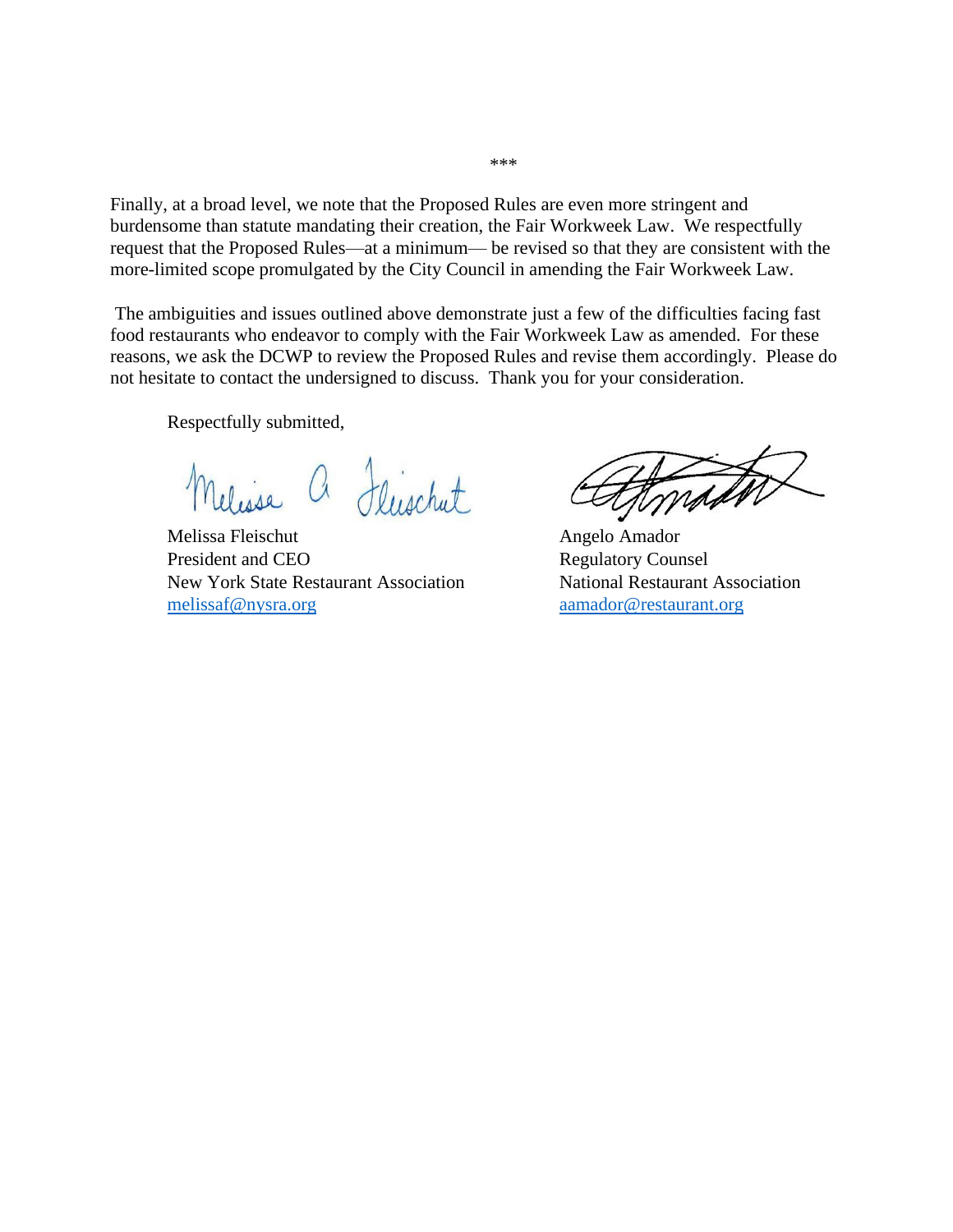1). I would like to comment on the addition of extending the 15 minutes that an employer must pay a premium to anyone staying longer on their shifts to "20" minutes rather than the 15 minutes proposed. Even in the Philadelphia Fair work week there is a 20 minute grace period. 15 minutes is not enough time sometimes and the employees are still wrapping up by talking to other employees and losing track of time and due to mismanagement and improperly trained assistant managers in the overnight shifts, premium pay is inadvertently being calculated due to employees stay after and not clocking out. Having a few extra minutes in conjunction with other states should be warranted especially it is easier to calculate the minutes when doing payroll calculations for ease of math.

I am hereby requesting that 20 minutes grace period be allowed rather than the 15 minutes and no premium pay would be paid to an employee --

2). I would like to make a motion to remove the 14 day notice for employees in NYC fair work week and amend it to 10 day notice. It is hard to make a schedule for 14 days in advance in NYC. That is almost 3 weeks worth of schedules posted ahead of time! For example, right now, we have schedules posted for this week ending Feb 6th and we have had employees who have already quit since January still on our schedule. We have had to post open shifts to cover those and have not had any success in getting employees to cover those shifts, so we have to pay premium pay for asking employees to pick up shifts due to the schedule being made 14 days in advance. If we can align with the Philadelphia Fairwork week at the very least, we can make them 10 days in advance and at least give business owners some accommodations as well here.

Here is their reference. https://www.phila.gov/media/20210325112806/FWW-FAQ-March-2021.docx.pdf

Please take my comments into consideration on behalf of all fast food restaurant owners in NYC. thank you.

Sufiya Syed Chief Human Resources Officer SYED RESTAURANT ENTERPRISES INC.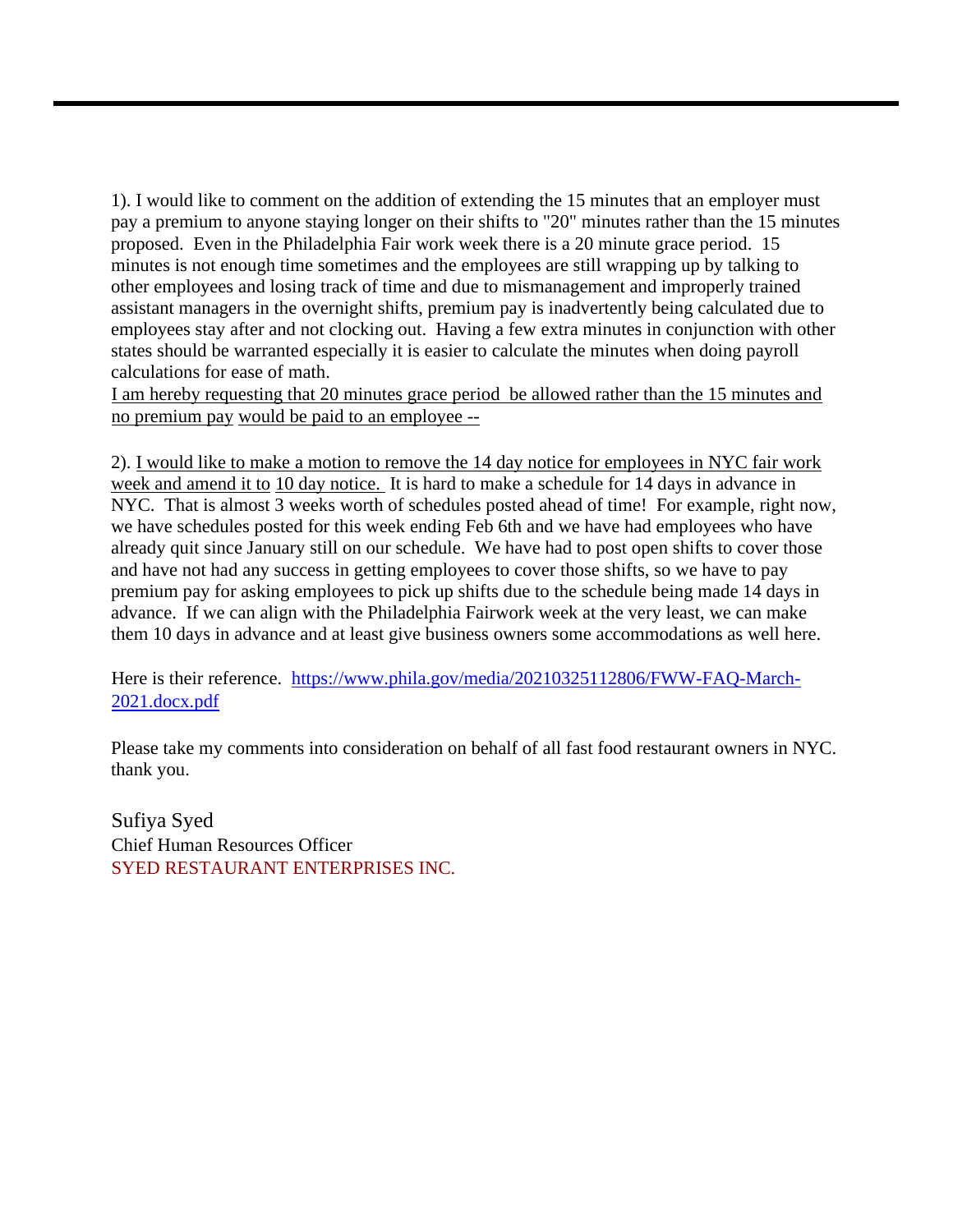ATTORNEYS AT LAW

101 Park Avenue, Suite 1/00 New York, NY 10178 Tel 212.878.1900 Fax 212 692.0940

> Glenn S. Grindlinger Direct Dial: (212) 905-2305 Email Address: ggrindlinger@foxrothschild.c om

February 3, 2021

#### VIA EMAIL (Rulecomments@dca.nyc.gov)

The Honorable Peter Hatch Commissioner New York City Department of Consumer and Worker Protection 42 Broadway New York, NY 10004

Re: Comments to Proposed Rules for New York City Fair Workweek Law

#### Dear Commissioner Hatch:

We represent several fast food and quick-service restaurants who are "covered employers" under the New York City Fair Workweek Law ("FWW"). On behalf of our clients, we wish to thank the Department of Consumer & Worker Protection ("DCWP") for the opportunity to present our comments and concerns to the Proposed Rule Amendments to F WW ("Rule Amendments") that were recently proposed. Enclosed are our specific concerns and proposed revisions to the Rule Amendments.

#### 1. Introduction

In November 2017, the FWW became effective and all "covered employers" as defined under FWW had to comply with its requirements. In conjunction with the effective date of FWW, under its rule making authority, DC WP issued Rules concerning FWW. In January 2021, the City amended FWW, to add, among other provisions, a requirement that covered employers must provide a regular schedule to new hires and limiting the manner and method in which covered employers could terminate the employment (or reduce the hours of) fast food employees. These FWW amendments became effective on or about July 4, 2021. Now, DCWP has proposed the Rule Amendments, which attempt to address the January 2021 FWW amendments and to "clarify" other FWW provisions.

We recognize that the process of drafting the original Rule Amendments was a difficult task and that it is impossible to contemplate every conceivable situation that could arise in the workplace. However, the Rule Amendments should not create additional uncertainty for employers and create new liabilities that do not exist — nor were ever intended — under the express terms of FWW. As such, while overall the Rule Amendments provide additional clarity to FWW, there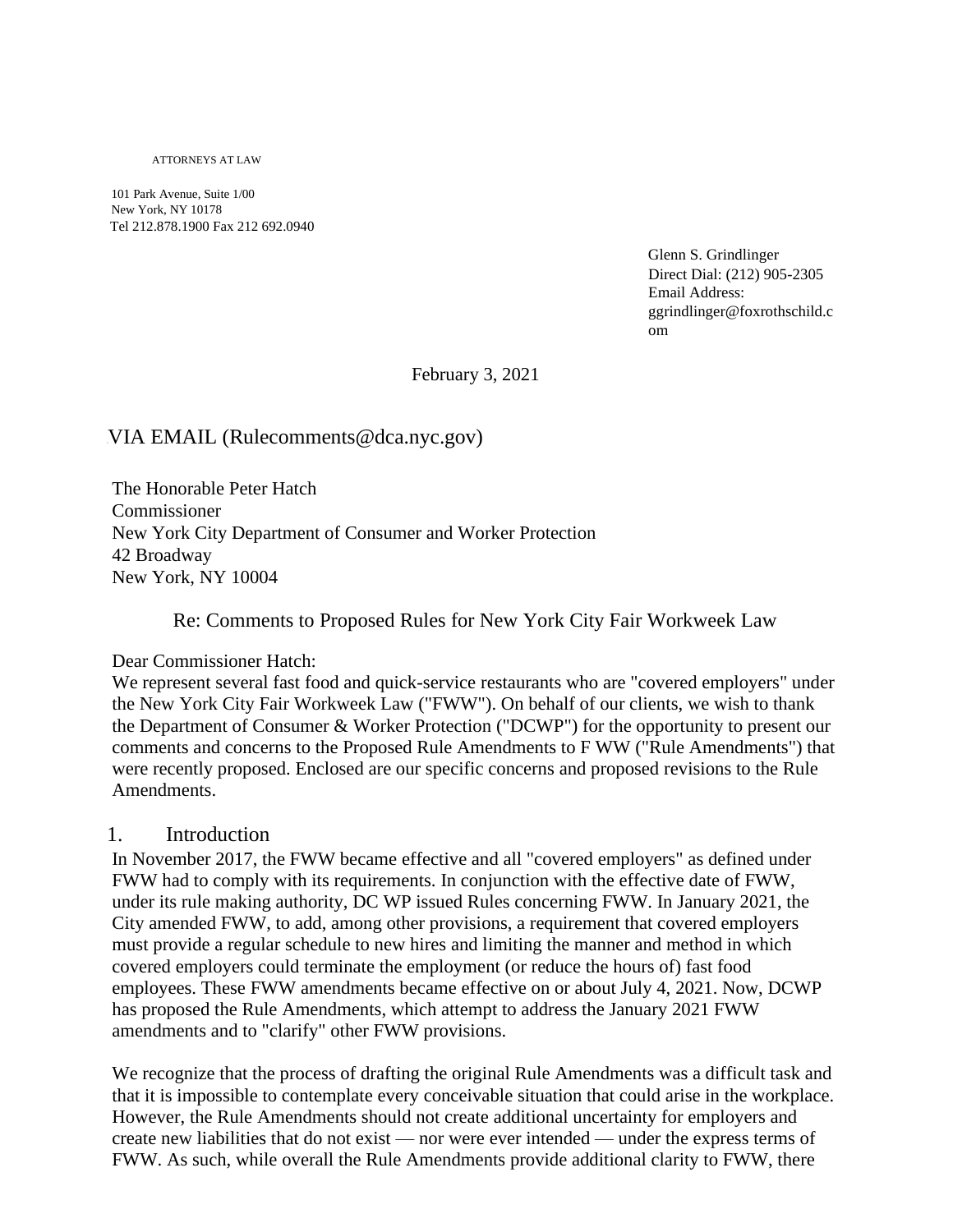are a few provisions that should be revised or "tweaked" in order to avoid what we would assume would be unintended consequences that could disrupt small businesses and stymie the creation of jobs in New York City. Thus, we hope that DCWP will seriously consider implementing the suggestions and the proposed recommendations set forth below.

### 2. Specific Comments to the Proposed Rule Amendments

## A. Section 7-603: Recordkeeping (General Concerns)

Under this proposed provision, covered employers must keep and maintain various records related to F WW for at least three years. Virtually every sub-provision of this section requires covered employers to keep information in a specific manner. Specifically, they all require that covered employers retain "the dates, times, and method" in which such information was issued or provided. We believe that this is overly burdensome, confusing, and should be reconsidered. We do not have an issue with requiring that employers maintain the "date" that the information was issued and provided; such a requirement is reasonable. However, requiring that covered employers maintain the "time" that such information is provided is unreasonable and overly burdensome. To maintain the "time" that such information is issued/provided, employers would essentially be required to have all employees electronically sign and receive such information. This would be hannful to those covered employers, especially franchisees and small business, that do not have the resources to invest in an on-line scheduling and on-boarding system. It is also harmful to those employees who do not have easy access to a computer or tablet. In addition, it is extremely burdensome to have line managers, most of whom are young and inexperienced, to notate not only the date but also the time on every document, electronic or otherwise, related to FWW. Accordingly, we would recommend the removal of the "time" requirement.

Further, the term "method" is confusing and not intuitive. It is unclear whether these proposed Rule Amendments require covered employers to maintain a specific document detailing how every communication was sent (e.g. via email, hard copy, regular mail, etc.. or whether the covered employer would be in compliance if the covered employer simply had a system or policy that references how specific communications are issued. In addition, it is unclear how an employer is supposed to maintain a record of the "method" if the "method" is an electronic system that generates the communication directly to the employee. Therefore, we would recommend that either the Rule Amendments clarify what is meant by "method" or eliminate the requirement entirely.

## B. Section 7-603(a)(1)(iv): Recordkeeping (Trading Shifts)

In this proposal, covered employers are required to keep records regarding "agreement among employees to trade shifts, including the shifts being traded and the date and time of such agreement." Practically, it will be difficult, if not impossible, for covered employers to comply with this requirement.

When employees swap or trade shifts, often, they engage in the transaction amongst themselves and only inform the employer afterwards. While the covered employer will know which shifts were traded and the employees at issue, they will not know, nor have a record of, when the trade occurred, much less the time the trade occurred. Accordingly, we would request that the Rule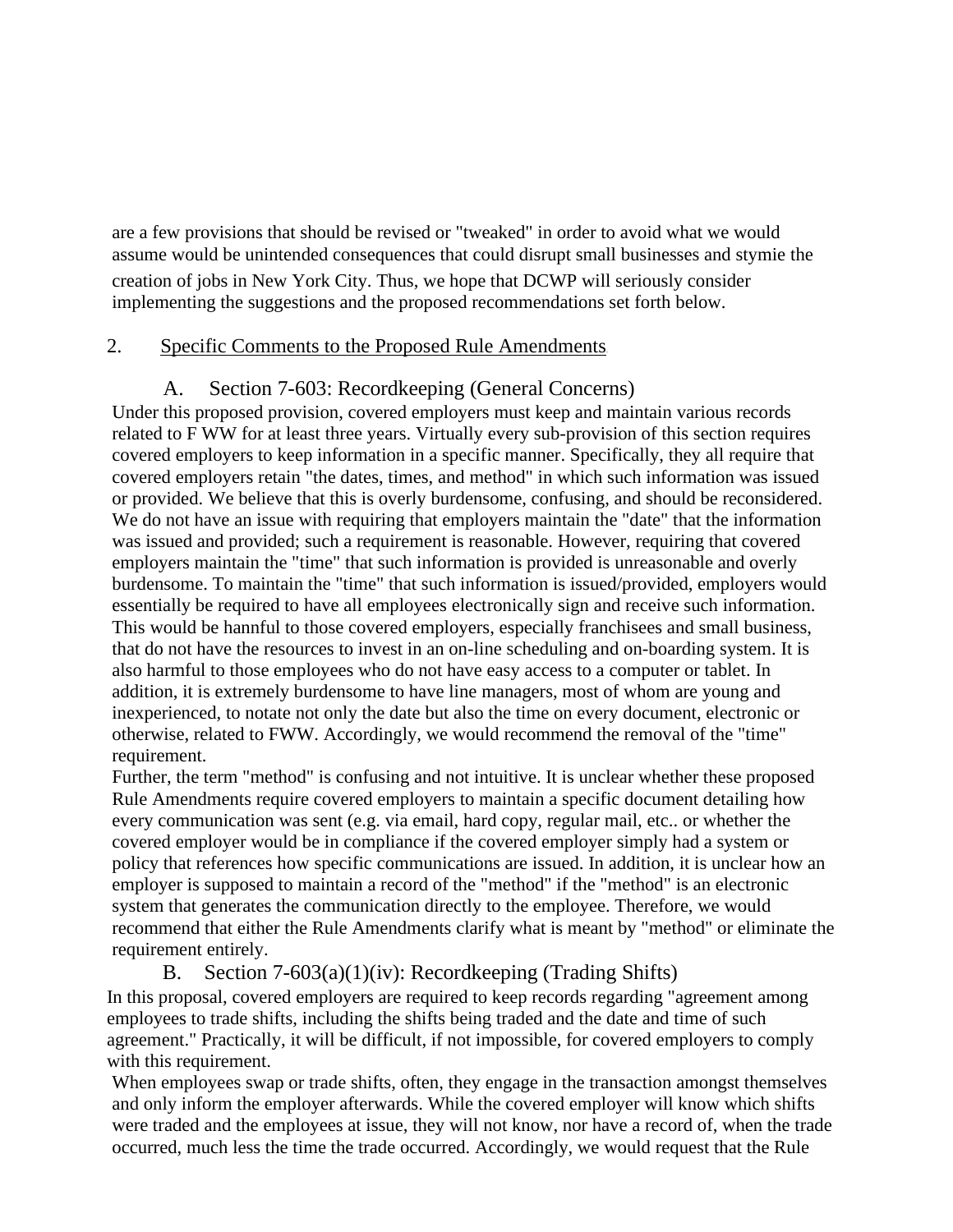Amendments be revised to reflect that covered employers only need to keep records regarding the shifts traded and the individuals involved — not the date and time that the trade occurred.

| Section |  | Recordkeeping (Employee |
|---------|--|-------------------------|
|         |  | Absences)               |

In this proposal, covered employers are required to keep records regarding "[e]ach employee absence including but not limited to arriving late to work, not reporting to work, calling out sick or using other leave." Our clients do not have any issues with this proposal except for the phrase "late to work".

Many times, when an employee is only a few minutes late to work, the employer asks for the reason as to why the employee is late; if the reason is reasonable (e.g., traffic, train did not come, bus was stuck behind an accident, etc.. .), a manager will simply ask the employee to clock in and get to work. The manager will not discipline or otherwise document why the employee was late. In addition, when an employee is late to work, they are not absent from work. Therefore, the phrase "late to work" in this sentence concerning employee absences could cause confusion. Accordingly, to avoid confusion, and allow covered employers to manage their business more easily, we would recommend that the phrase "late to work" be struck from this proposal to the Rule Amendments.



In this proposal, covered employers are required to keep records regarding "[e]ach Notice of Discharge provided to a fast-food employee . . .and proof that the Notice of Discharge was received by the fast-food employee." While well-intended, in some situations, especially those involving egregious misconduct, it may be impossible for a covered employer to "prove" that the Notice of Discharge was "received" by the employee.

There are several situations where an employer might not be able to prove that the employee received the Notice of Discharge. For example, if an employee stops showing up to work, the employer will have to send the Notice of Discharge to the employee via email, overnight courier, or regular mail. In such circumstances, a covered employer may not be able to prove that the employee received the Notice of Discharge; at best, the employer may only be able to show that the email was sent or that someone from the employee's residence signed for the letter containing the Notice of Discharge. Another example could be where the employee is removed from the workplace due to alleged discrimination, harassment, violence, or similar actions against others so that an investigation can be undertaken. Again, should a covered employer terminate the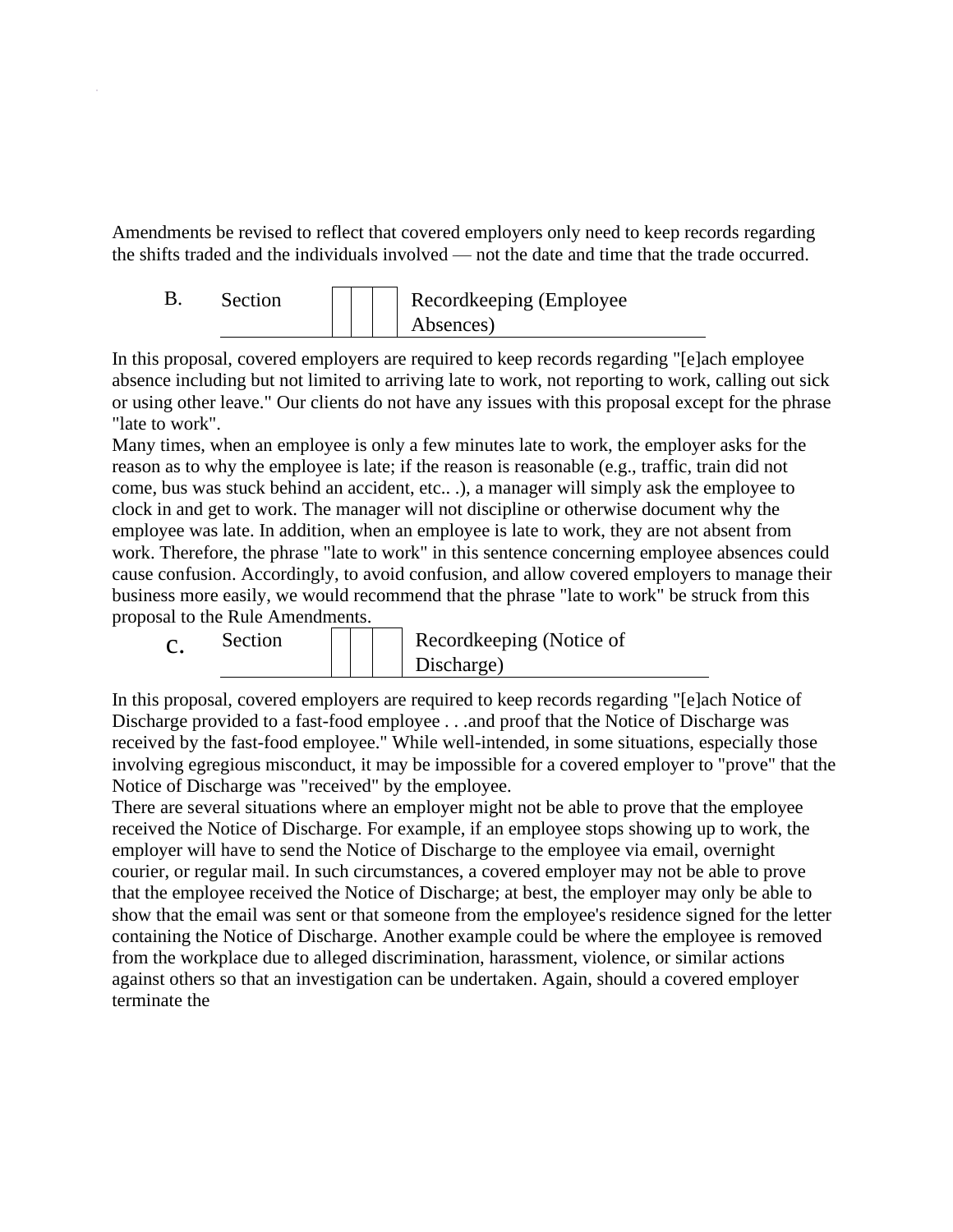employee as a result thereof, it may send the Notice of Discharge to the employee via email, overnight courier, or regular mail. As such, it will be difficult (or impossible) for the employer to prove that the employee "received" the Notice of Discharge.

Accordingly, we would request that this provision be clarified or revised to reflect the realities of the modern day workplace to state that an employer can meet its obligations to provide a Notice of Discharge to an employee by showing some evidence that it emailed, or otherwise sent the Notice of Discharge to the employee via reasonable means, and not have to prove that the employee actually received it.

D. Section 7-603(a)(2)(xiii)(1): Recordkeeping (Economic Information) In this section, covered employers are required to keep financial records regarding its business decision to reduce hours or lay off employee due to a bona fide economic reason. Our clients have no issues with preserving such records. However, should these records need to be produced to DCWP, there must be certain assurances that the information is kept confidential as the records concern sensitive financial information about the covered employer. Indeed, should third parties obtain such information, it could devastate a covered employer, potentially leading to bankruptcy or provide competitors with an unfair business advantage, which will severely harm the employees of the covered employers. Accordingly, we would recommend that the Rule Amendments clarify that such financial information will be kept confidential to the fullest extent permissible under the law in order to assuage the fears of many covered employers.

#### E. Section 7-603(d): Recordkeeping (Providing Documents)

In this section, covered employers are required to maintain and preserve documents required under FWW "in their original format" for at least three years as well as be able to export such documents in a "non-proprietary, machine readable data format" to DCWP upon request. Our clients have two issues with this proposal.

First, the requirement to maintain documents in "their original format" is extremely burdensome. An employer may change payroll providers, time keeping management systems, and other computer systems. In such event, the data from the old system is typically transferred into the new system but may not be in the "original format" as can be seen from the metadata. Further, to the extent any of the documentation is provided or issued in hard copy, many times a covered employer will scan that document into its computer system, discarding the hard copy. Again, in such a situation, the covered employer would not maintain the document in its "original format". Further, if the covered employer maintains and preserves the required record, it should not matter if the records are in their original format or not. Therefore, we would request that the phrase "in their original format" be stricken from the Rule Amendments.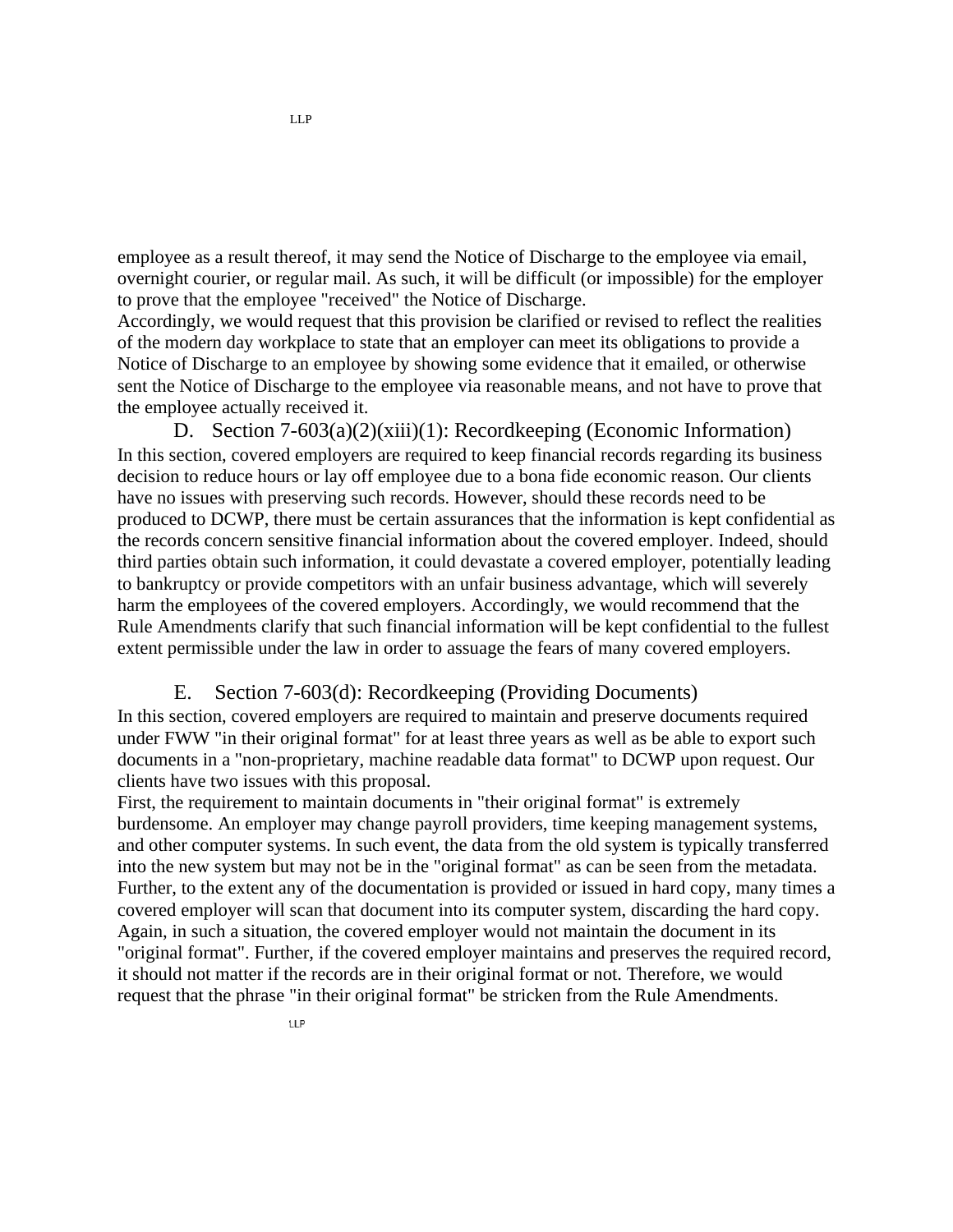Second, there is nothing in FWW that requires or implies that a covered employer must maintain records electronically, much less in a machine-readable data format. Indeed, some employers issue and provide hard copies of FWW records (e.g., schedules posted in the restaurant) that cannot be converted into a machine-readable data format. Moreover, this requirement is most burdensome to the smallest of covered employers, such as a proprietor of one, small bakery franchise that may only employ a few individuals. Therefore, we would request that the requirement that records be maintained, retained, or produced in a machinereadable data format be removed from the Rule Amendments.

Section 7-603(0: Recordkeeping (Notice of Available Shifts)

In this section, covered employers are required to provide notice of available shifts electronically to employees. The proposal states that the electronic communication "must include: (i) the contents of the offer or (ii) an alert that an offer is available and a link to where the employee can readily view the contents of the offer." What this proposal does not indicate is whether the employer can make the offer in an attachment to the electronic communication. For example, an employer may send out an email to employees informing them of the offer and set forth the details of the available shifts in an attachment to the email. The Rule Amendments should clarify that providing the details of the offer in an attachment to the electronic communication is compliant and consistent with FWW.

### G. Section 7-606(a): Consent

Under FWW, a covered employer must obtain an employee's written consent to reduce an employee's hours, to work additional hours, or to work a clopening. This proposal states that in order for the consent to be "valid" the consent must be voluntary and "the employee must have a meaningful opportunity to decline, free from any interference, coercion, or risk of adverse action from the employer." It would be helpful to have examples of how such consent can be worded or sample language that a covered employer can use when obtaining such consent. For example, if the employee signs a written consent that states "I hereby voluntarily consent to work additional hours on February 3, 2021 by extending the end of my shift from 4 pm to 6 pm," is this sufficient? How will an employer prove that the consent contained all of the requirements necessary for DCWP to find that the "employee [had] a meaningful opportunity to decline, free from any interference, coercion, or risk of adverse action from the employer"? Any additional guidance will assist covered employers in ensuring that they are compliant with FWW would be helpful.

## H. Section 7-607: De Minimus Schedule Changes

This first sentence of this section is confusing. Currently, a de minimus schedule change is one where a covered employer changes an employee's schedule by less than 15 minutes in total. For example, an employer could ask an employee to clock in (start work) 5 minutes before the scheduled shift and clock out (end work) 10 minutes after the scheduled end of their shift without

LLP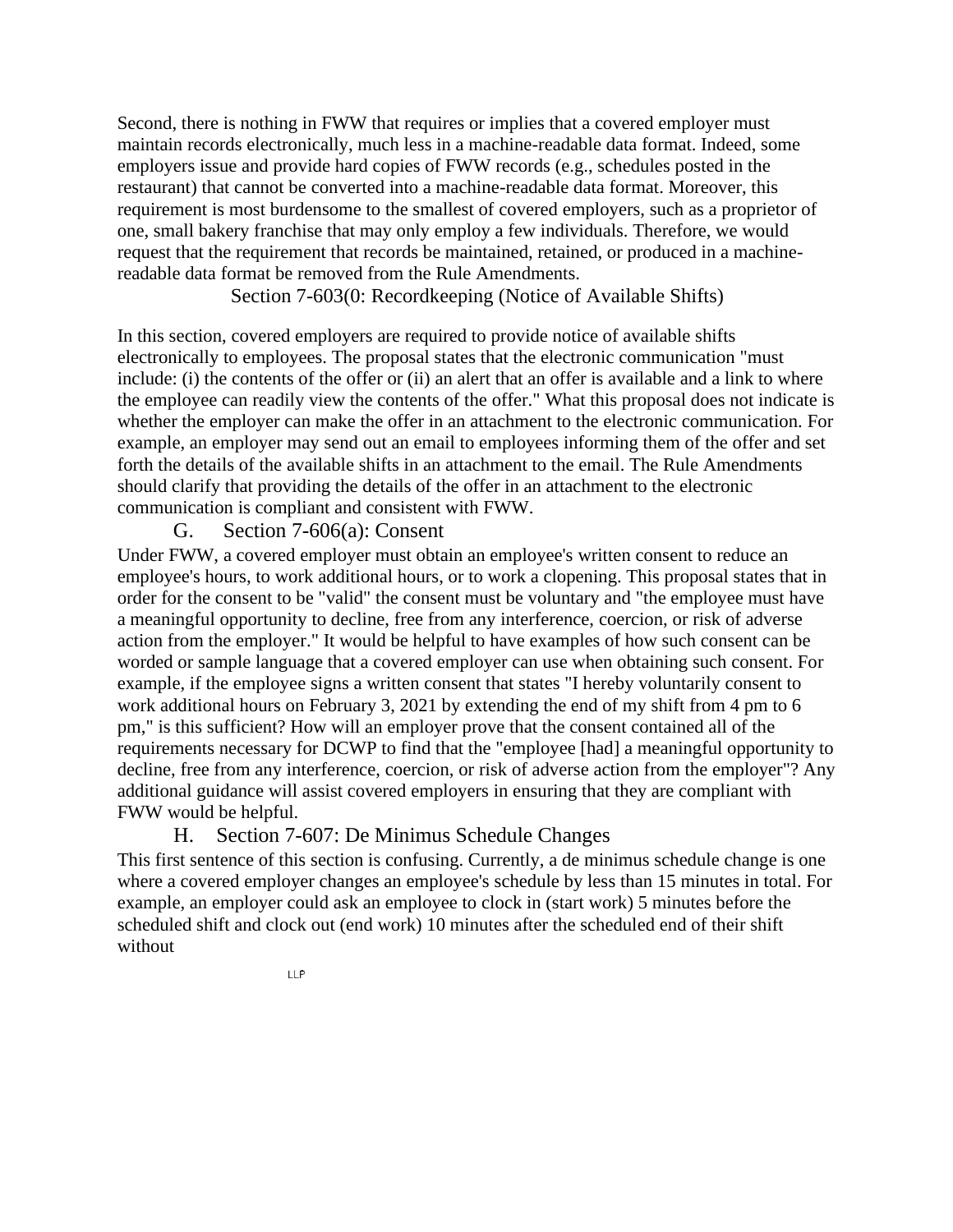having to incur premium payments. It is our understanding that DCWP intends on maintaining this interpretation of FWW. However, the first sentence of this proposal could be read to imply that there is a de minimus change if a covered employer asks an employee to start up to 1 5 minutes before the schedule time, work until 15 minutes after their scheduled end time, or have a total shift length that does not change by more than 15 minutes in total. The awkward wording of this first sentence creates unnecessary confusion.

In addition, the DCWP should consider adding to this provision to address situations where an employee is late to their scheduled shift. In such cases, is a covered employer permitted to extend the employee's shift beyond the 15-minute end scheduled time, but within the total scheduled work time without having to pay premium payments? For example, if an employee is schedule to work from 6 am to 1 1 am and the employee starts work at 6:20, because the employee is late, can the employer require the employee to work until 11:20 (or even 11:30) without incurring premium payments and obtaining a written consent? The Rule Amendments should clarify this common scenario.

#### 1. Section 7-622: Schedule Chancres

This proposal seems to change the timing of a schedule change. As we understand this proposal the timing of the schedule change is calculated based on the start of the workweek in which the change is to occur. For example, if the covered employer has a Monday through Sunday workweek, and the employer seeks to reduce the employee's schedule on Friday of that workweek, if the employer makes that request to the employee on Sunday immediately before the Friday in which the change is to occur, the employer must pay the employee a \$75.00 premium because the change occurs within 24 hours of the start of the workweek, rather than \$45.00 (under the theory that the change is less than 7 days and more than 24 hours before the day on which the change is to occur). If our understanding of the proposal is correct, we have serious concerns with it.

FWW requires that a covered employer pay employees premium payments when, among other things, there are changes to an employee's schedule with less than 14 days' notice to the employee. The language of the law does not state that premium payments are to be made when an employee is informed about the change less than 14 days prior to the start of the workweek. Therefore, the most natural reading of the law is that the 14-day period is based on when the change will occur, not the start of the workweek in which the change will occur. As such, this provision of the Rule Amendments should be revised accordingly.

Moreover, if the provision remains in place as drafted, it will significantly impact covered employers. Often, a covered employer will ask to change an employee's schedule not due to the whims of the employer, but because of downstream effects of employee actions. For example, during the COVID-19 pandemic, numerous employees would call out due to sickness or the need to isolate requiring a covered employer to cover at least some of the shifts that became available. Covered employers are already required to pay the absent employees COVID pay under New York LIP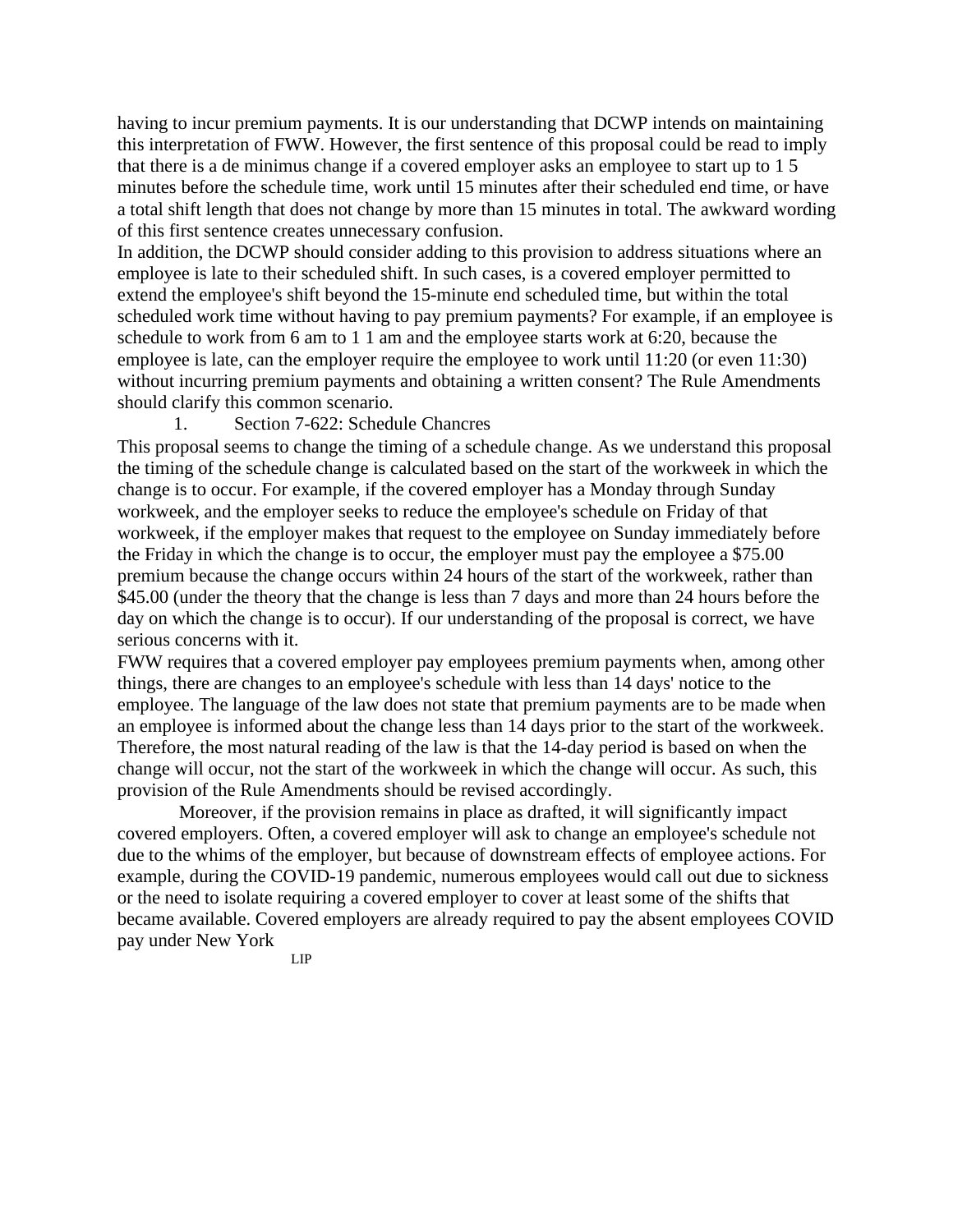law irrespective of any accrued sick and safe time an employee has under State or City Law. A covered employer should not have this financial burden compounded by paying higher premiums to an employee who voluntarily agrees to work additional hours, simply because the change occurs after the start of the workweek. Similarly, if a covered employer determines that as a result of the pandemic, it can expect a sudden and significant decline in business, the employer should not be penalized by having to pay higher premiums simply because it makes the decision after the start of the workweek, but well in advance of the day impacted by this decision.

Accordingly, we would request that this provision of the Rule Amendments be revised so that the timing of premium payments are tied to the day the schedule is impacted rather than the start of the workweek in which the schedule is impacted.

On a related note, when business is slow, some employers will elect to send employees home early, but pay them to the end of their shift rather than pay premium payments. For example, if an employee is scheduled to work from 4 pm to 1 1 pm and is paid \$15.00 per hour, if business is very slow, the manager may send the employee home at 9 pm and pay the employee \$30.00 that the employee would have earned. This way the employee does not lose income and is not forced to sit around for 2 hours doing nothing. Indeed, many employees request this option because they are given additional free time and do not have to stay at work to do nothing. The Rule Amendments should explicitly state that such a practice is permitted under FWW as it is a benefit to both the employee (who gets money and free time) and the covered employer (who saves money on premium payments).

Section 7-6240): Offering Shifts to Employees J.

This provision states that if a covered employer violates FWW sections 20-1241 , aggrieved individuals could recover compensatory damages equal to the "wages current fast-food employees did not have an opportunity to earn." This proposal provides fast food employees with a windfall and is punitive, not compensatory.

FWW allows an aggrieved individual to obtain compensatory damages for, among other things, the failure to offer available shifts. Compensatory damages are damages that "will compensate the injured party for the injury sustained and noting morel.]" Black's Law Dictionary 270 ( $6<sup>th</sup>$  ed. 1991); see also Black's Law Dictionary (1 I<sup>th</sup> ed. 2019) ("Damages sufficient in amount to indemnify the injured person for the loss suffered."). This proposal does not compensate an aggrieved individual for the failure to offer additional shifts for at least three reasons. First, there is no guarantee that the employee is even eligible to work the available shift; thus, the proposed damages are not compensatory. Second, the employee might not have wanted to work the available shift; so again, the proposed damages are not compensatory. Third, taken to its logical conclusion, it would result in numerous individuals obtaining compensatory damages for a shift that only one person could have taken. For example, if a fast food restaurant has 25 employees and one 8-hour shift becomes available that is not offered to current employees, as this proposal is

LLP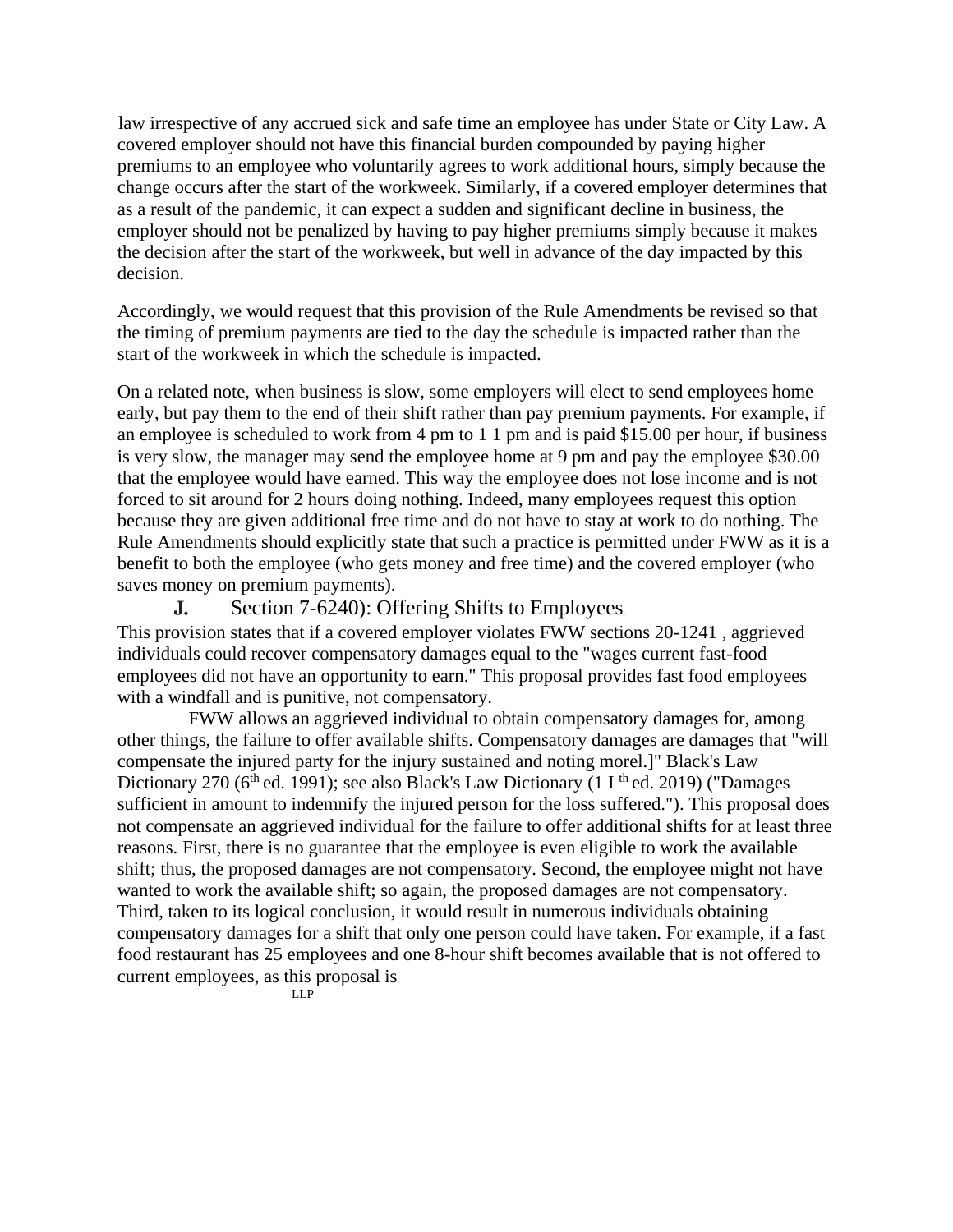written all 25 employees would be entitled to 8 hours of pay even though, at most, only one employee could have taken the shift if it was made available.

Therefore, this proposal is more akin to consequential, exemplary, expectancy, and/or special damages. See generally Black's Law Dictionary  $(1 I<sup>th</sup>$ ed. 2019) (defining: (i) "consequential damages" as [l]osses that do not flow directly and immediately from an injurious act but that result indirectly from the act; (ii) "exemplary damages" as "damages "intended to punish"; (iii) "expectancy damages" as "loss of what a person reasonably anticipated from a transaction that was not completed"; and (iv) "special damages" as [d]amages that are alleged to have been sustained in the circumstances of a particular wrong".). FWW does not permit such damages to be awarded for violation of Section 20-1241. Accordingly, this provision should be removed from the Rule Amendments.

## K. Section 7-629: Bona Fide Economic Discharges

One area that the text of FWW and the Rule Amendments do not address is forecasting. Many covered employers use forecasting tools to determine the anticipated business they can expect to receive from week to week so that the covered employer can schedule accordingly. Indeed, many covered employers can anticipate when business will decline and thus there will be less employees needed to work. This is especially important with those covered employers whose business is seasonal.

The text of FWW and the Rule Amendments do not address this frequent tool. Because forecasting is not addressed, many covered employers believe that they cannot reduce employee hours until they actually experience a decline in business, profits, sales, or volume, and even in such cases there is uncertainty as to time frame they must review in order to determine when they can legally reduce employee hours.

The failure to address forecasting is best exemplified by a covered employer that operates an ice cream store. Ice cream is more popular in July than in January. Most operators know that after Labor Day, their business will decrease substantially, and they use forecasting tools to estimate how much product and labor they will need after Labor Day and into the winter months. Yet, F WW does not appear to allow such an operator to reduce employee hours until the covered employer actually has a decrease in sales. Further, there is uncertainty for how long sales must decrease before an employer can reduce its headcount. Is one week sufficient? One month? Two months? This uncertainty results in covered employers either risking FWW violations if they reduce headcount too soon or having employees come to work to do nothing. This makes no sense and is not in anyone's interest.

Accordingly, we would request that the Rule Amendments be modified so that employers can rely on forecasting tools that anticipate a decline in business, sales, profits, or volume in determining when a covered employer has a bona fide economic reason to reduce headcount.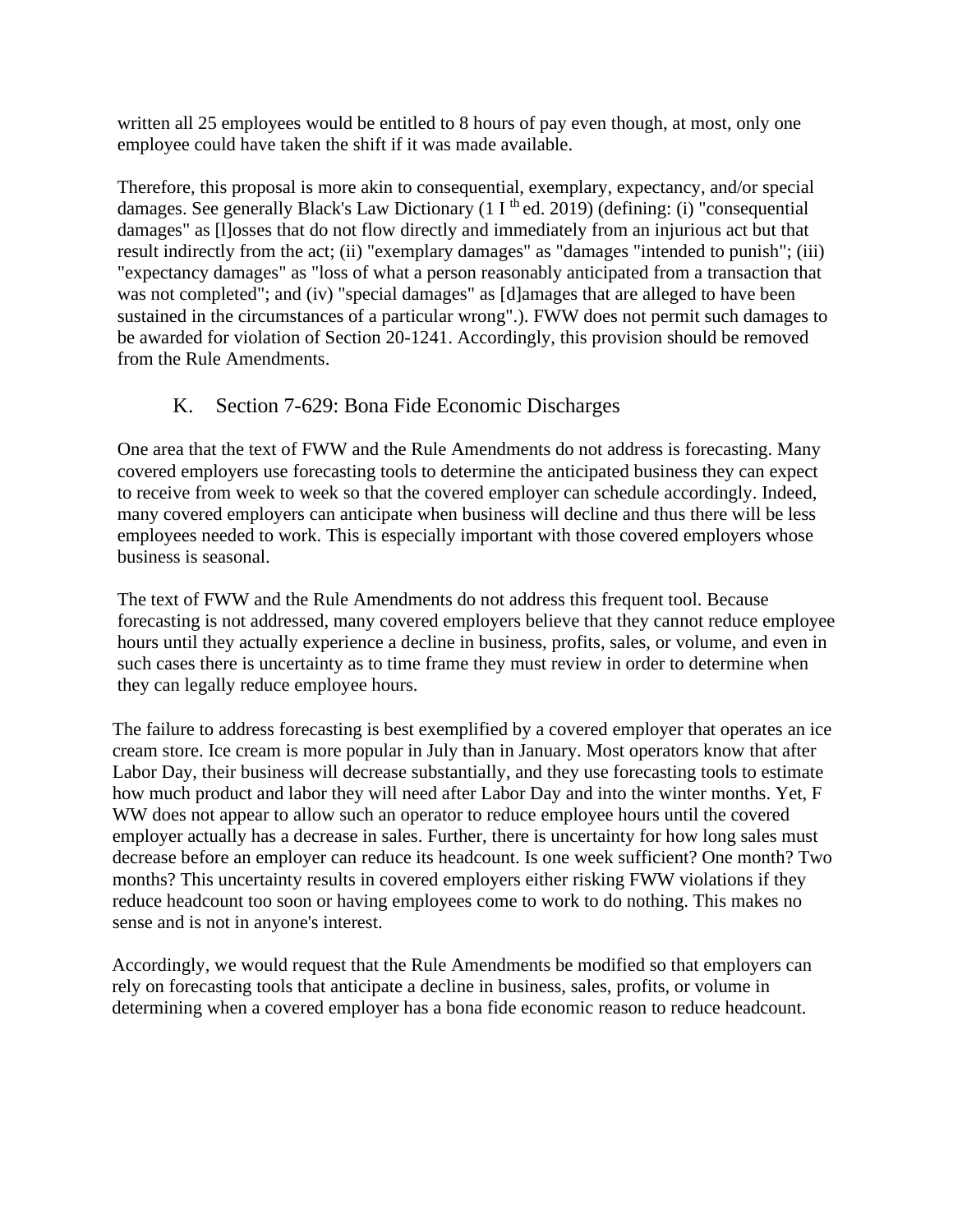## 3. Conclusion

We thank you for your time and consideration in reviewing our concerns. These issues are of paramount concern to our community and we welcome any opportunity to work with the DCWP in developing workable and equitable solutions for the fast-food industry and its employees.

Again, we appreciate the efforts of the DCWP and thank the DCWP for considering the needs of FWW covered employers.

Very truly yours,

FOX ROTHSCHILD LLPGlenn S. Grindlinger, Esq.